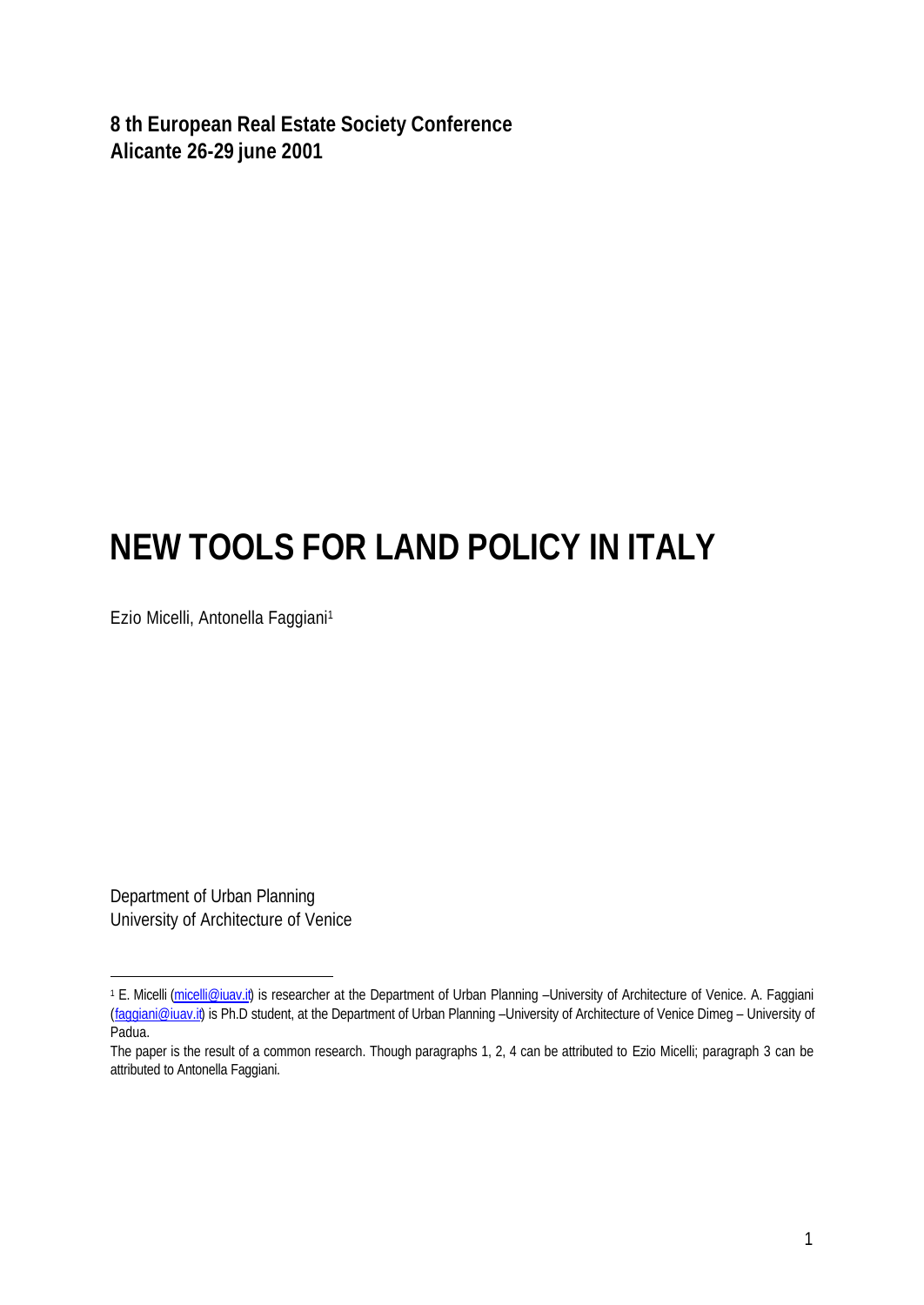| 2. EQUALISATION AND TRANSFER OF BUILDING RIGHTS MARKETS IN THE ITALIAN EXPERIENCE5 |  |
|------------------------------------------------------------------------------------|--|
|                                                                                    |  |
| 3. MARKET BASED TOOLS FOR PRIVATE-PUBLIC CONFLICT SOLUTION IN LAND MANAGEMENT:     |  |
| 3.2 TRANSFER DEVELOPMENT RIGHT FOR ENVIRONMENTAL RENEWAL OF VENICE LAGOON  14      |  |
| 4. MANAGING PLANS WITH TDR AND TRADITIONAL PLANNING: THE CO-ORDINATION OF          |  |
|                                                                                    |  |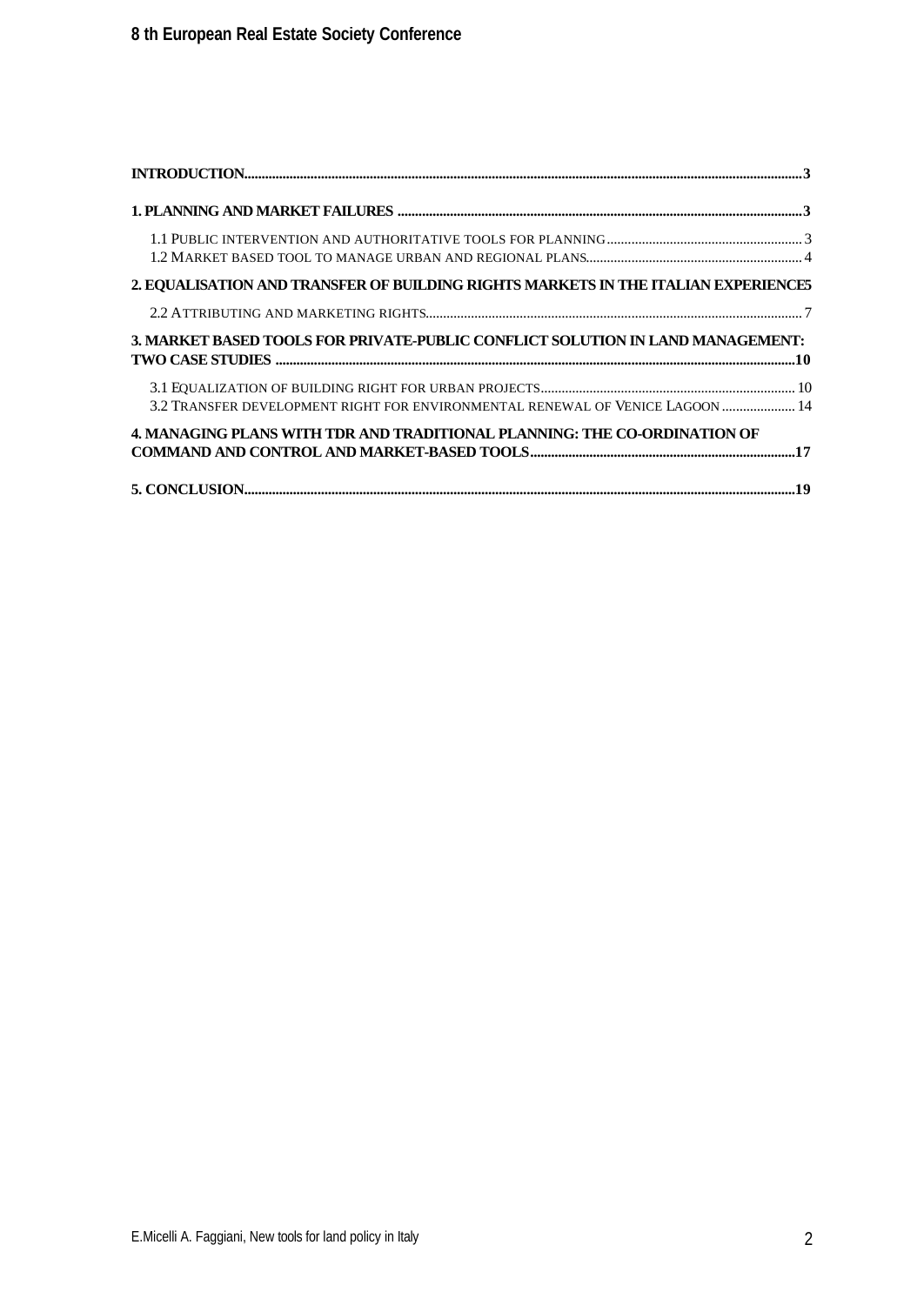# *Introduction*

The issue of the effectiveness of planning has led economists and urban planners to debate and to experience new tools to manage urban and regional plans. The major shift concerns the use market-based tools in order to restore conditions of efficient resource allocation instead of the traditional authoritative tools, whose zoning is the most representative example.

The transfer of development rights programs in order to implement urban and regional plans has been significantly used in the Us and in several other developed countries (Renard, 1998). In Italy, a significant number of local municipalities has developed transfer of developing rights programs to innovate in urban and regional plans management, trying to avoid the traditional zoning procedures.

By analysing the urban plans whose management is based on transfer of developing rights programs, we can assess the possibility of passing from economic theory to the actual practice of urban government.

This essay considers some Italian experiences and their relative pitfalls. The first paragraph takes into consideration some of the theoretical aspects related to public intervention in urban planning. The second examines the major experiments with transfer of developing rights programs in Italy. The third presents two case studies concerning the use of marked based tool in public-private conflict in urban and environmental context. The last part presents a critical evaluation of such experiences in light of economic theory.

# *1. Planning and market failures*

## *1.1 Public intervention and authoritative tools for planning*

If we assume public economics categories, planning can be considered a way of regulating the externalities that affect urban and regional systems (Chung, 1994; Ferraro, 1990).

The planning technique of the zoning can be defined as a device for regulating land use within a spatial area and it represents a tool through which a community can deal with the externalities raised by the physical and spatial interaction typical of the city or region contexts.

Zoning establishes land uses and the ways in which property can be exploited. By attributing specific designations to land, it attempts to avoid incompatible uses that can be mutually damaging and to integrate activities capable of generating positive externalities. The rules for conversion are established with the aim of improving urban quality (thereby generating positive externalities) and reducing to a minimum the negative externalities that could occur in virtue of the interaction between non-compatible activities. In addition, zoning identifies the areas designated to the community – which in turn generate external economies – including public works and urban facilities that the market would produce, if at all, in a sub-optimal way (Chung, 1994).

Planning regulates forms of land and building ownership and ensures that certain land is designated for public infrastructures and facilities. It is also worthwhile noting how, in these two activities, the public entity changes position with respect to the economic agents. In first case, the public administration regulates the interaction between the acts of production and consumption of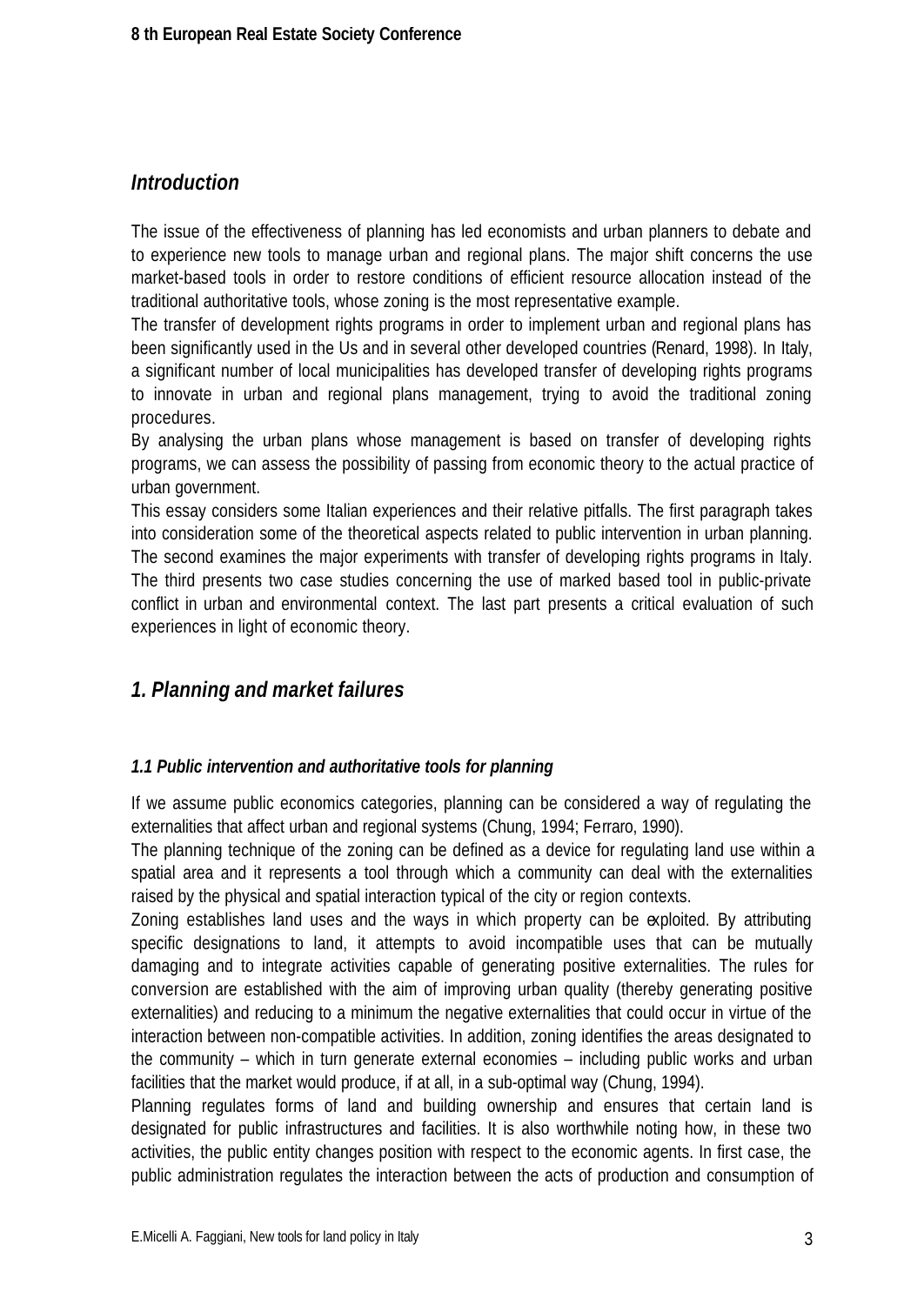other economic agents. In the second, it is directly involved in the process of forming externalities: it actually sets up projects that generate external economies by designating specific areas for urban infrastructures and facilities.

This last step is well-known in the field of urban planning, primarily through the categories of classical economics. Planning identifies the areas designated to the city and determines the work to be done and/or facilities to be created. In doing so, it establishes the value of the land and buildings: in other words, it determines the formation of the differential rents bound to the areas' improved quality (Alonso, 1960; Camagni, 1992).

Thus, externalities, public goods and urban rent indicate the connected phenomena that planning proposes to control through norms, standards and constraints. In reality, an economic interpretation of public intervention allows us to consider how traditional planning does not represent the only possible way of regulating urban and regional externalities.

In addition to the direct normative approach of "command and control" regulation – or governance through the determination of standards and norms –, externalities can be regulated through the approach of market-based devices: it is then possible to intervene on market inefficiencies without resorting to legislative and normative tools, which are generally held to determine less effective and efficient results (Turner, Pearce and Bateman, 1996).

In proportion to the difficulties public intervention encounters in regulating markets, numerous economists have shown how market failures represented by externalities and public goods have actually been followed by non-market failures, tied to the inefficiency of the forms of government based on the command and control approach (Petretto, 1987; Wolf, 1987).

Thus, the weak efficiency of regional planning can be attributed – at least in part – to the authoritative nature of the tools for implementing and managing plans and to the clear inequalities they induce. As a result, there is a certain interest in creating innovative planning tools – through real estate taxation and the creation of new markets – that do no replace the market, but are limited to intervening upon it (Lanotte and Rossi, 1995; Stellin and Stanghellini, 1997).

## *1.2 Market based tool to manage urban and regional plans*

Using marked based tool instead of command and control tools to manage urban plans has roused great interest in various developed countries (in particular, United States, France, New Zeland, Spain).

According to Coase (1960), the establishment of a property rights market can replace direct forms of public intervention. The key concept around which his reasoning is developed is the property right. Coase's Theorem affirms that, if the property rights of any resource are clearly attributed, , there is an automatic tendency to strive toward a socially optimal solution through negotiation between the parties, independently of who holds them. The implications of this turn out to be highly significant for public decision-making and urban policies. If the theorem is really right, public administrations no longer need to regulate externalities if there is a possibility of establishing a specific property rights market: in such a case, the demand and supply autonomously and automatically re-establishs conditions of efficient equilibrium.

The exchange of environmental permits is analogous to creating a property rights market. As in the case of the rights market, trading environmental permits takes advantage of the market itself modifying its signals with the aim of orienting economic agents' choices toward socially shared goals (Turner, Pearce and Bateman, 1996).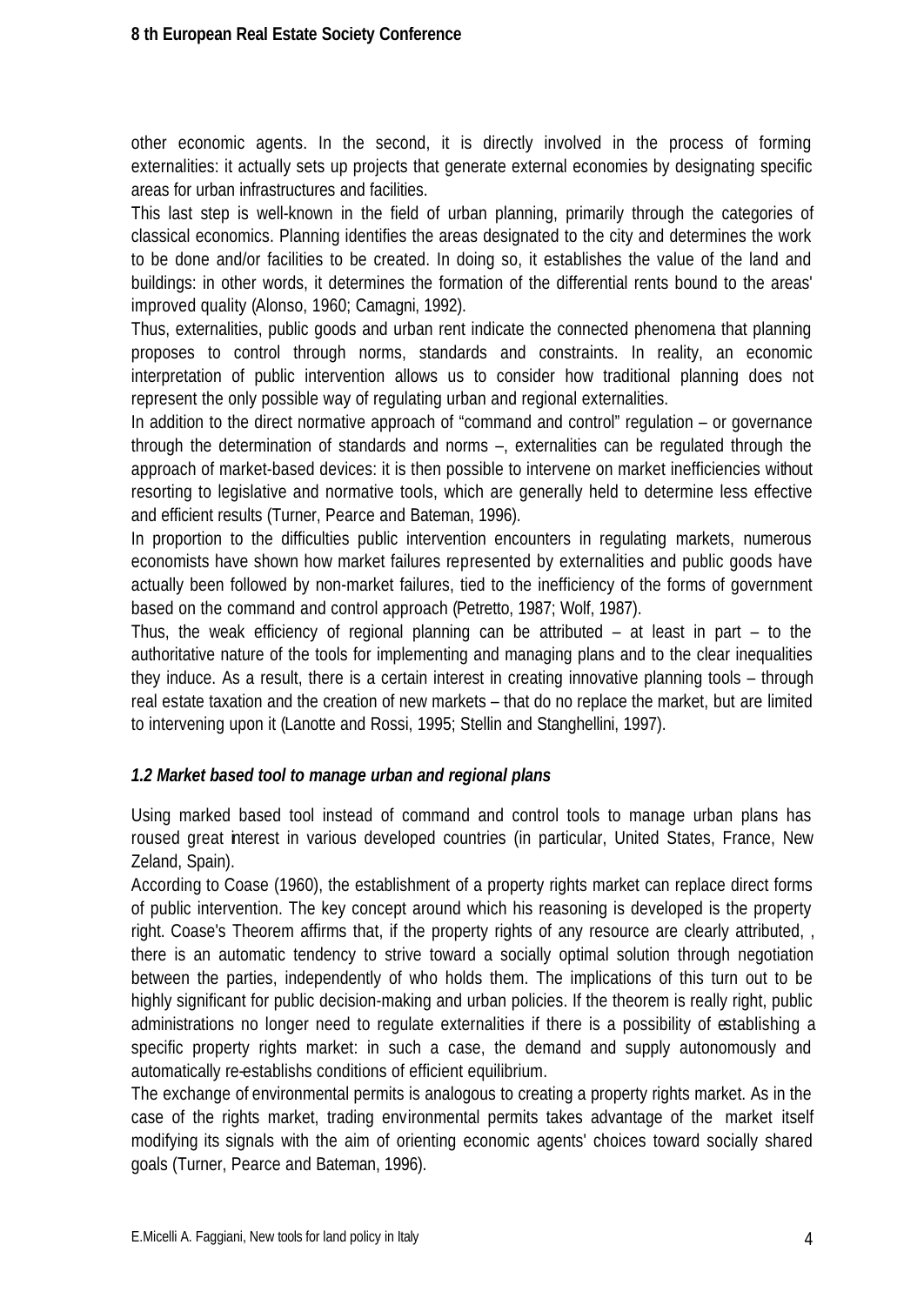The first step towards establishing a market for environmental permits lies in determining a level of licencing (for example, pollution) to attribute to economic agents. Once this initial allocation has been made, the economic agents owning permits are free to market their rights. In the United States various environmental policies have successfully adopted the tool of negotiable permits, insuring consistent benefits for companies without increasing pollution (Gastaldo, 1992).

The tools based on the markets under consideration are not without limits and objections. The limits of Coase's theorem, which the author himself acknowledged, are different. In particular, it may be impossible to establish an efficient market for property rights because of the high transaction costs tied to the negotiation between the parties involved or – still earlier in the process – because of the difficulty in precisely identifying which entities generate externalities and which, instead, submit to them (Pearce and Turner, 1991; Frank, 1992).

Various objections have also been raised regarding the use of environmental permits. Among the most important, it is possible to mention legitimising improper use of the environment and – once again – the high administrative costs that can characterise the marketing of permits. Yet, even if these criticisms significantly condition the effectiveness of similar approaches, the prospect of enhancing planning performance through tools based on market behaviours which limit – to whatever extent possible – the use of command and control tools appears nonetheless stimulating.

In the field of urban planning, the prospect also appears of interest in virtue of the intense experimentation carried out in recent years in Italy and abroad on the possibility of going beyond traditional land use management through new markets in which building rights are exchanged. In Italy, planning equalisation methodology uses the transfer building rights market for urban plans with a wide range of applications varying from the conversion of consolidated urban areas to the protection of environmental heritage. <sup>2</sup>

# *2. Equalisation and transfer of building rights markets in the Italian experience*

By now there are numerous cases of equalisation and transfer of building rights in Italy. It has been preferable to conduct an analysis that points out the common elements of these experiences. What follows are the major points of reference and the strategies that have guided administrative actions in realising these *equalisation plans,* followed by an examination of the major problems confronted in managing the building rights market.

## **2.1 Strategies and experiences**

l

All the cases of equalisation and transfer of building rights in Italy follow the same basic scheme. Within a long-term planning framework, the public administration identifies the local areas designated for conversion. These areas are then examined both in terms of their status in fact – from an operational point of view – and in law – the norms of the existing plan.

<sup>2</sup>Several important studies have already been conducted on this topic. In addition to those already cited, cf., among others, Barbieri and Oliva (1995), Forte and Fusco Girard (1998), Micelli (1999), Pompei (1998) and Stanghellini (1993). As far as the cases in the United States are concerned, cf. essays by Hagman and Misczynski (1978) Jacobs (1997 and 1999), Johnston and Madison (1997) and Pruetz (1993), for the most complete summary of already completed projects.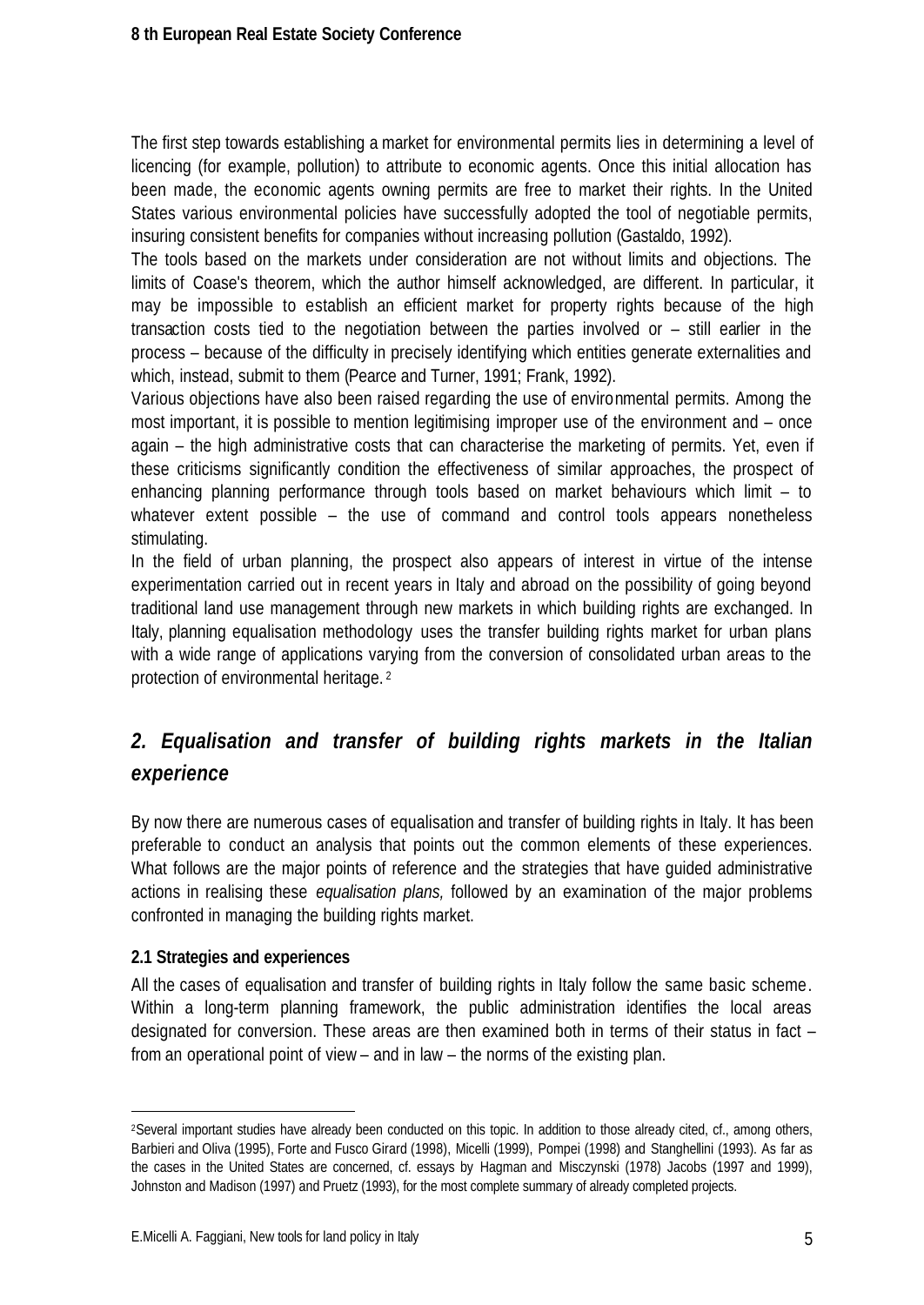The areas designated to urban transformation are classified on the basis of the characteristics identified. Every class of soil is attributed a building index that is applied, without distinction, to the areas designated to private and public use alike. Every area class is then subdivided into sections, within which the property owners can negotiate the building rights they own.

The owners of property designated to collective facilities and public infrastructures possess building rights that can only be used for the areas of the plan designated to private building. The owners of those areas use volumetric rights and "host" the rights of other property owners. Once the building rights have been used, the property owners of the areas designated to the city relinquish their areas to the administration at their opportunity cost (farm land prices or for nothing at all).



*Figure 1 – The scheme of equalization of building right for an area*

The above-detailed scheme aims at reaching several goals simultaneously. In the first place, the ownership of the land designated to be converted is only treated with reference to its status in fact and law, without respect to the choices made in the plan. The inequity of the zoning is thus mitigated by distributing the land value among all the property owners involved in the city's transformation. Moreover, the equalisation principle makes land ownership of no consequence to the planner's choices: in the moment in which the property owners obtain the same building index – leaving the actual land designations apart – they are no longer interested in diverting public decisions toward private interests. Finally, the equalisation of building rights allows the administration to purchase the land required for public use at farm prices or for nothing at all in agreement with the land owner, to whom a share of the property value – substancially related to development potential - is in any event recognised.

This general scheme has been applied with two different strategies. Firstly, the equalisation principle is applied to all the urban areas designated in the Plan for urban transformation.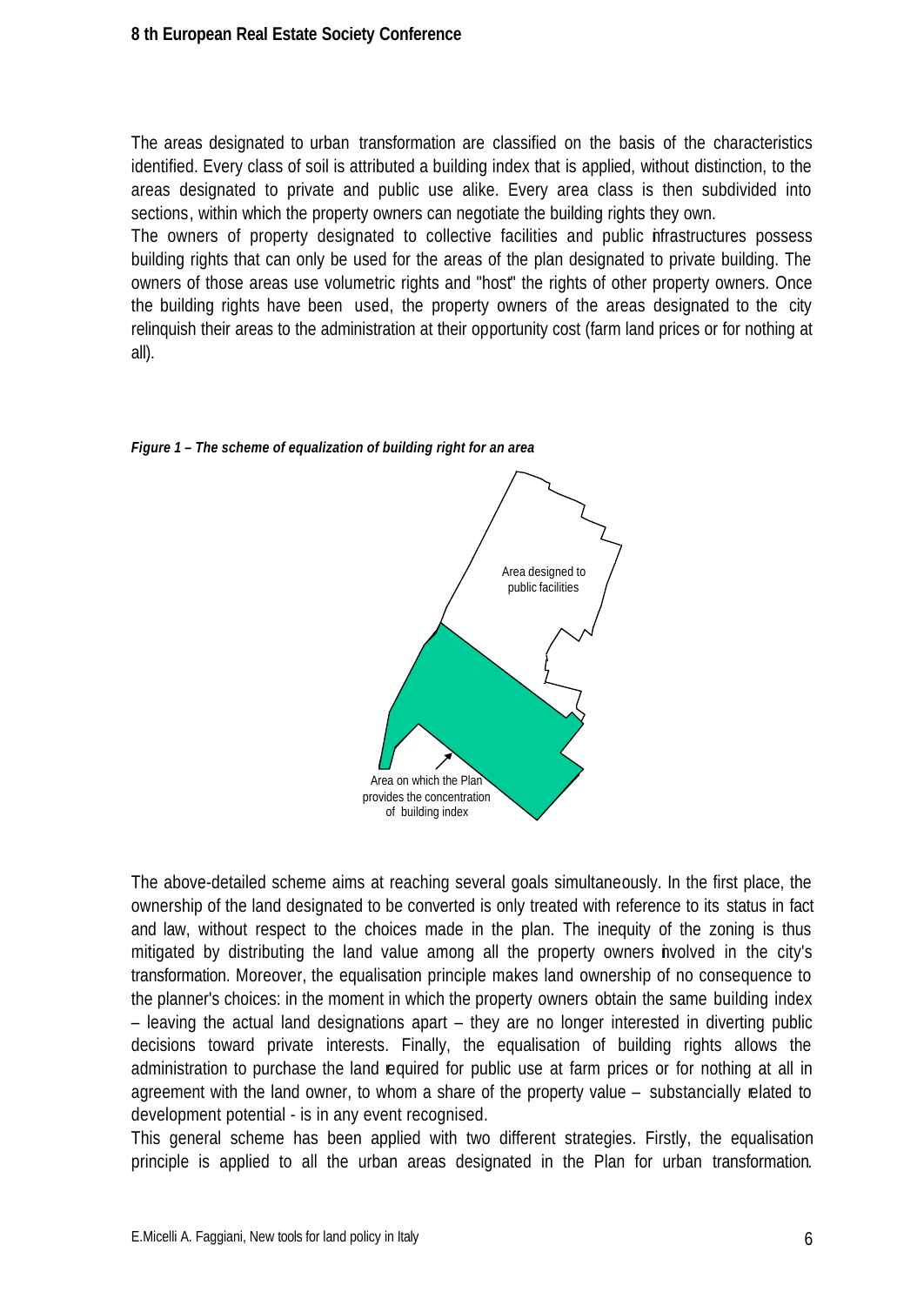Equalisation and transfer of building rights become a pervasive tool for regulating the use of city land, whether it be for the areas that the plan designates to conversion from agricultural to urban use, or for those that are the object of significant urban renewal (such as, for example, abandoned areas). Examples of this first approach include, among others, Turin, Reggio Emilia, Piacenza, Parma, Cesena, La Spezia, Schio.





In the second strategy the equalisation principle is only applied to that portion of the areas under transformation which have been attributed the role of catalyst in the specific project or program. From the moment that the equalisation principle can only be applied to a portion of the areas designated for urban transformation, the scope of the plan includes two distinct regimes: that of traditional zoning and that of equalisation regarding a certain land class. The most significant example of this second strategy is represented by the rehabilitation project for the city of Ravenna's Wharf and the concomitant development of the "green belt" surrounding the city (Crocioni, 1998). Similar experiments, however, are now underway in Padua, Venice and Thiene.

## *2.2 Attributing and marketing rights*

In all the cases considered, the administration only attributed building rights to specific areas in the plan. Building rights are, in fact, attributed to all the land designated for urban transformation in the case where equalisation was employed throughout the entire plan; they are only distributed to some of the areas designated for urban transformation where the administration had decided to employ the equalisation selectively or, rather, to manage specific parts of the plan. Thus, in both cases, it is the administration that establishes the land to which the transfer building rights can be attributed.

The case studies therefore contradict the fears of those who consider it possible for a similar approach to determine the demand from all land ownership of the transfer development rights, with a dangerous attribution of volume to areas that did not have it until that moment. <sup>3</sup>

The areas involved in the equalisation mechanism are thus subdivided into classes. The land designated for urban transformation is actually recognised by a different statute in function of the land's varying status of fact and law. From an economic point of view, the owner of property inside the built city is in a different position than a property owner of an area designated to be converted from agriculture to urban use. Analogously, a property owner whose area has already been

l

<sup>3</sup>Querrien (1999) speaks of "caractère dangereusement inflationniste qu'aurait la généralisation das transferts de droits de construire". Camagni (1999, pp. 163-165) raised the problem of a number the areas admitted to receive transfer development rights, demonstrating the contradictions bound to an excessive expansion of urban land included in the equalisation mechanism.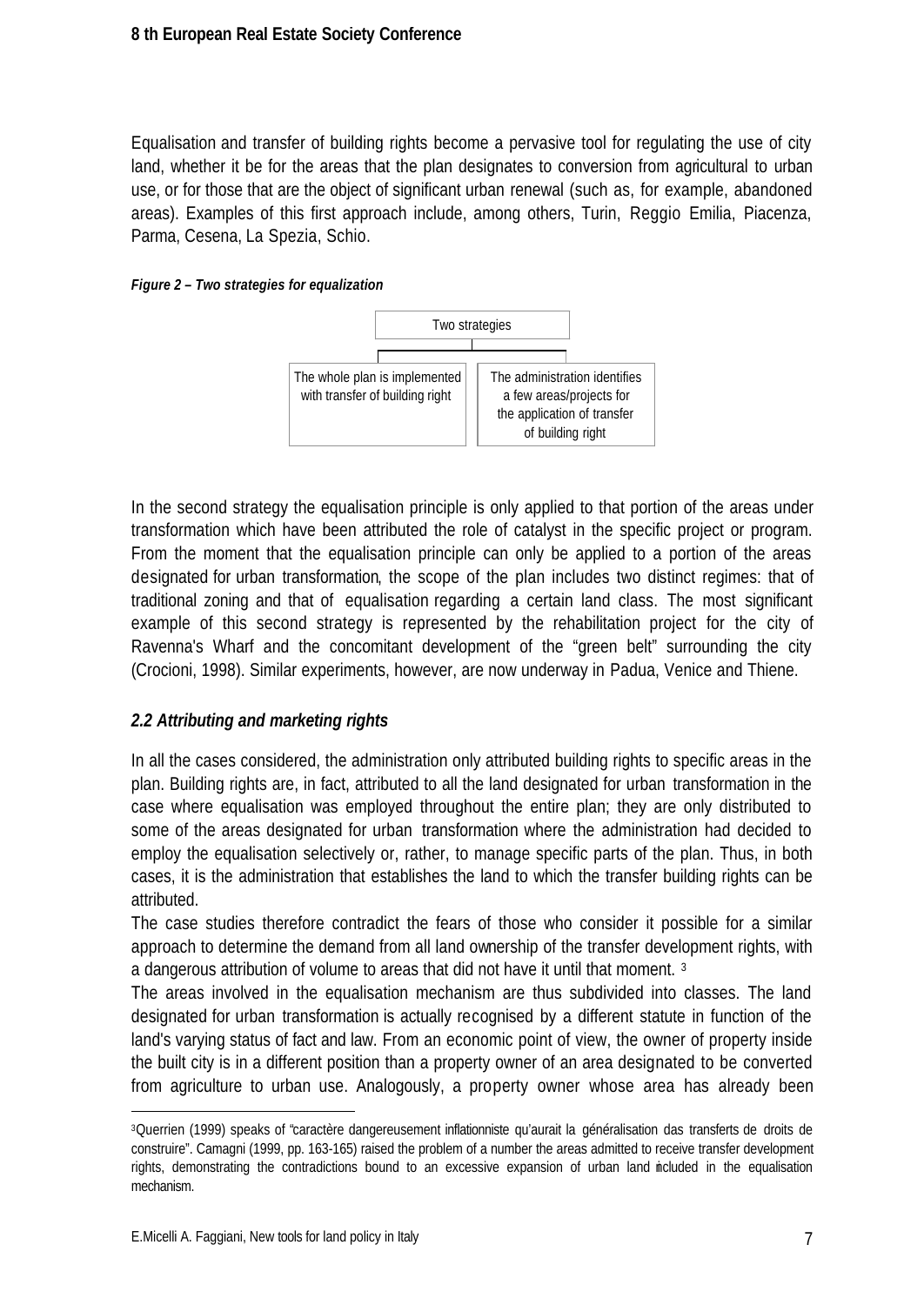designated by the plan to urban use (a new building, for example) is in a different situation - from a legal point of view – than a property owner of an area that was previously destinated to public facilities.

The administrations recognise the different property owners' situations by intermeshing the legal and economic characteristics of the areas, thereby protecting the "acquired rights". Other criteria may also be added to these basic premises, linked to the area's specific economic characteristics or even to the administration's design goals. In Piacenza, for example, the very large abandoned areas were differentiated from the smaller ones taking into consideration the overall returns bound to land values.

Whereas the land classification is limited to grouping land with analogous characteristics, the attribution of the indexes establishes how much usable surface area (or cubic volume) can be built. This step is crucial to the extent to which the land value is primarily a function of building capacity.

From the point of view of the indexes attributed, the project currently being implemented point out certain similarities and differences. The experiences completed in the Emilia-Romagna region show how the land owners and administration reached an understanding with regional indexes of about 0,1 sq.m/sq.m for the land converted from agricultural to urban use.

Higher values were determined for the areas that were abandoned, under-utilised and undergoing progressive abandonment. In virtue of the different rights acquired in terms of potential building volume, the areas included in these classes can reach indexes that are significantly much higher. In Reggio Emilia abandoned areas were attributed an index of 0,4 sq.m/sq.m, in Piacenza analogous areas reached a building density of 0,5 sq.m/sq.m.

Building indexes can be defined by a unilateral decision made by the Municipality or, more frequently, they are the result of a more or less structured orchestration between the administration, the property owners and interested social parties. In Parma, for example, the determination of the indexes and their possible forms of use were the object of a long phase of negotiation with property owners during the development of the City Plan, with the declared aim of maximising the tool's operativeness.

Once the general aspects are defined, it is necessary to establish the transfer building rights market in an effective way. For the equalisation mechanism to enter effectively in operation, property owners have to transfer the building rights granted to them within the framework of the project provisions established by the Municipality.

The tool most often used for this is the *agreement* (convenzione) between property owners included within the same *urban section* (comparto)*.* Here, the case of Ravenna is exemplary. The transfer of building rights agreement works on two distinct levels. On the more general level, the administration drew up a *basic agreement* that defines the essential points for any agreement between the administration and private land owners. For more specific projects, the property owners involved established the concrete form of the building rights negotiation autonomously within the framework set up by the basic agreement.

In most cases, the rights market is just beginning to come into use and manifests itself in the form of land trades for properties to which the administration has attributed various use. Nonetheless, in some cases there seems to be an autonomous building rights market. Here, Ravenna furnishes an interesting example. Transactions have recently included areas designated to become an urban park that were put up for auction only for their building rights. In this way brokers and property owners acquired building rights without necessarily using them directly, waiting instead for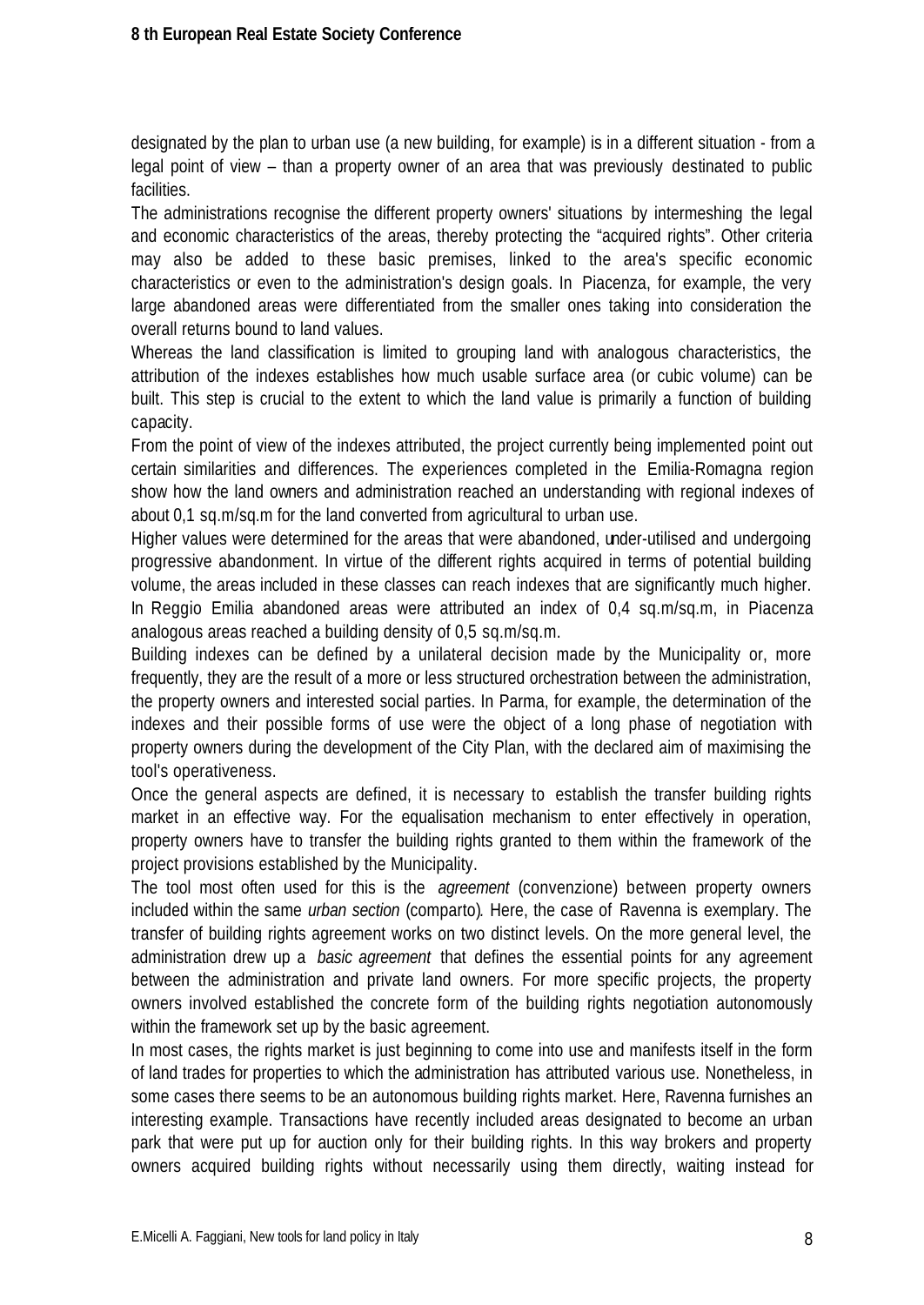interesting investment opportunities in those areas designated to receive the transfer building rights of the city's Wharf. In these transactions the building rights are separate from the lands to which they were originally bound and become immaterial *assets* that can be bought and re-sold, as has occurred in the most significant cases in the United States.<sup>4</sup>

| Municipality        | Generalised    | No. of         | Land classification                                            | <b>Building index</b> |
|---------------------|----------------|----------------|----------------------------------------------------------------|-----------------------|
|                     | use            | classes        |                                                                |                       |
| Casalecchio di Reno | Yes            | $\overline{2}$ | Marginal areas inside the city                                 | $0.23$ sq.m/sq.m      |
|                     |                |                | Peri-urban region                                              | $0.115$ sq.m/sq.m     |
| Reggio Emilia       | Yes            | 3              | Abandoned areas                                                | $0.40$ sq.m/sq.m      |
|                     |                |                | Converted settlements                                          | $0.25$ sq.m/sq.m      |
|                     |                |                | Green areas                                                    | $0.10$ sq.m/sq.m      |
| Piacenza            | Yes            | 6              | Abandoned areas < 3 ha                                         | $0.50$ sq.m/sq.m      |
|                     |                |                | Abandoned areas > 3 ha                                         | $0.35$ sq.m/sq.m      |
|                     |                |                | Productive areas                                               | $0.30$ sq.m/sq.m      |
|                     |                |                | Mixed-use areas                                                | $0.30$ sq.m/sq.m      |
|                     |                |                | Military areas                                                 | $0.25$ sq.m/sq.m      |
|                     |                |                | Open areas                                                     | $0.10$ sq.m/sq.m      |
| Venice              | No             | 1              | Areas of environmental up-grading                              | $0.44$ sq.m/sq.m      |
| Padua               | N <sub>0</sub> | $\overline{2}$ | Abandoned areas of the Urban                                   | $0.40$ sq.m/sq.m      |
|                     |                |                | Redevelopment Plan                                             | $0.50$ sq.m/sq.m      |
| Ravenna             | No             | 1              | Green belt areas                                               | $0.10$ sq.m/sq.m      |
| Turin               | Yes            | $\overline{4}$ | Urban renewal zone                                             | $0.70$ sq.m/sq.m      |
|                     |                |                | Renewal areas for services                                     | $0.23$ sq.m/sq.m      |
|                     |                |                | Urban and river parks                                          | $0.05$ sq.m/sq.m      |
|                     |                |                | The natural park areas of the hill                             | $0.03$ sq.m/sq.m      |
| Parma               | Yes            | 3              | Areas inside the built centre                                  | $0.50$ sq.m/sq.m      |
|                     |                |                | Areas outside the built centre<br>$0.15$ sq.m/sq.m             |                       |
|                     |                |                | Previously restricted areas of the built centre 0.25 sq.m/sq.m |                       |
| Cesena              | Yes            | 5              | High environmental value areas                                 | $0,03$ sq.m/sq.m      |
|                     |                |                | New development areas                                          | $0,08$ sq.m/sq.m      |
|                     |                |                | Development areas                                              | $0,12$ sq.m/sq.m      |
|                     |                |                | Urban renewal zone                                             | $0,40$ sq.m/sq.m      |
|                     |                |                | Urban renewal zone with high density                           | $0,60$ sq.m/sq.m      |
| La Spezia           | Yes            | 6              | Abandoned areas < 2 hectares                                   | $0,50$ sq.m/sq.m      |
|                     |                |                | Abandoned areas > 2 hectares                                   | $0,35$ sq.m/sq.m      |
|                     |                |                | Urban areas                                                    | $0,25$ sq.m/sq.m      |
|                     |                |                | Vacant areas                                                   | $0,15$ sq.m/sq.m      |
|                     |                |                | Industrial area with residential and retail                    | 0,20 sq.m/sq.m        |
|                     |                |                | uses                                                           | 0,30 sq.m/sq.m        |
|                     |                |                | Industrial areas                                               |                       |
| Schio               | Yes            | $\overline{4}$ | Areas of environmental value                                   | $0,08$ mq/mq          |
|                     |                |                | New development areas                                          | $0.12$ mq/mq          |
|                     |                |                | Development areas                                              | $0,18$ mg/mg          |
|                     |                |                | Urban renewal areas                                            | $0,40$ mq/mq          |

*Table 1 - A comparison of some cases of equalisation and transfer of development rights*

Source: administrations' data.

l

<sup>4</sup>he most advanced case is represented by the transfer development rights bank for Pinelands park in New Jersey. It performs two functions: on one hand it furnishes the necessary informative framework to the operators – property owners and brokers – regarding the value of the rights and the possibilities linked to marketing them; on the other, it purchases rights for property owners that are unable to find a buyer and sells them to brokers and property owners interested in increasing the buildable volume of their lots. On the Pinelands, cf. Johnston and Madison (1997) and Micelli (1997).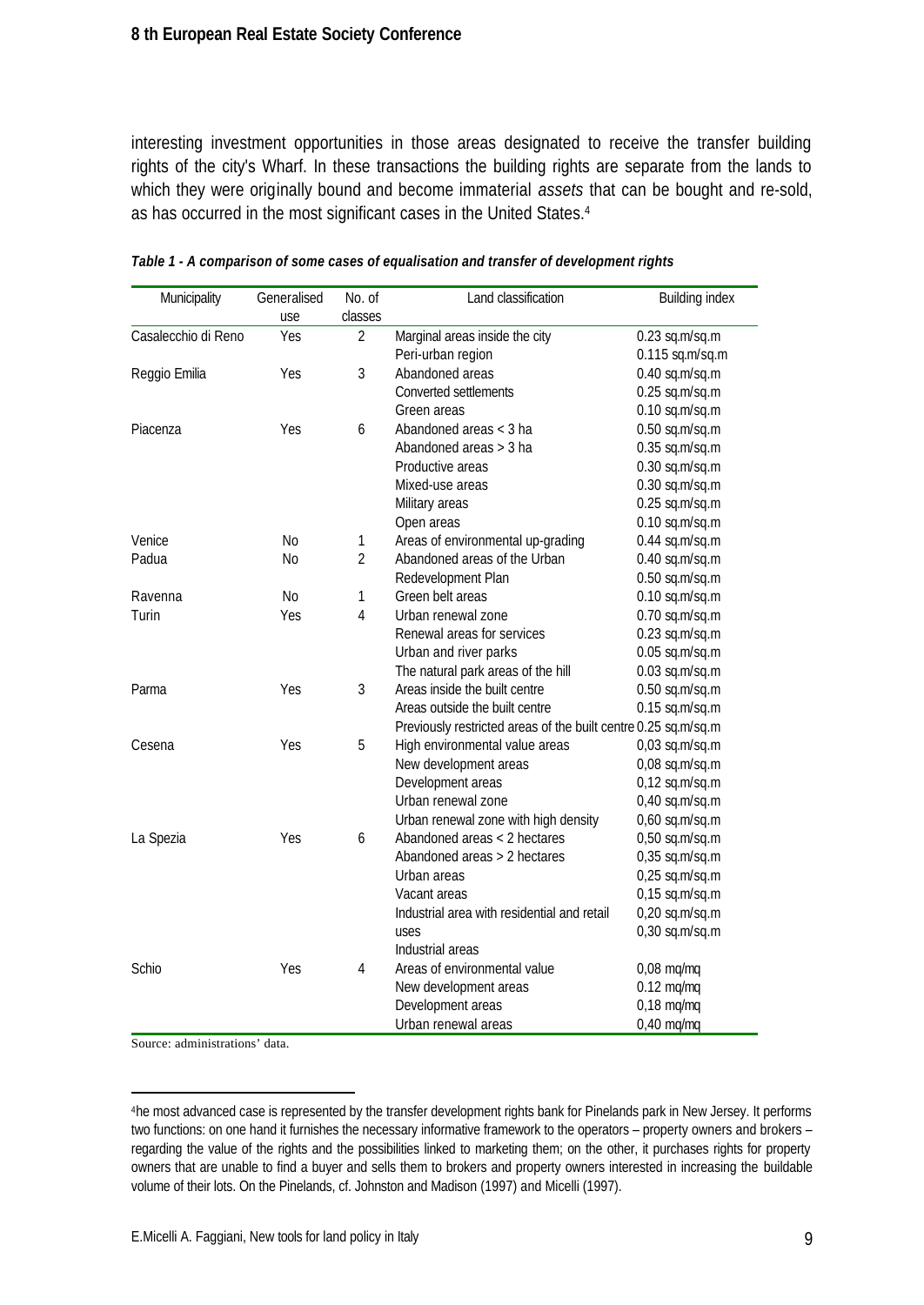# *3. Market based tools for private-public conflict solution in land management: two case studies*

The case studies illustrate two different land policy based on market based tools. The first one concerning the solution of private-public conflict in urban context, the second one illustrates a public propose to avoid the conflict between private residents and environmental renewal in rural land.

In both cases, the objectives of the administration are a effective solution of the planning problem without financial and social costs for public body and with financial benefit for private ownerland, in terms of land value.

## *3.1 Equalization of building right for urban projects*

The first case study concerning the application of a market based tool as equalization of building right to carry out private and public interest in urban transformation.

The public administration of Thiene, a small city of the north east of Italy, decided to apply Equalization of building right for the planning in a specific Plan for three strategic urban part (comparti) of the city, renouncing to taking authoritative tool for acquiring land designed for public facilities. In these areas, private ownerland interests clash with public interest, and because of these conflicts public administration has legal problems with the owners.

The three areas since 1975 was classified by the plan as areas for public facilities (parks, school, parking). During 25 years the provision of the Plans has been always the same, and because of this provision for a long period these areas was completely or partially deprived of a building permit.

|        | De facto condition    | Law condition (plan indication)                                       |
|--------|-----------------------|-----------------------------------------------------------------------|
| Area 1 | Vacant land           | Since 1975 the Plan classified the area as area for public facilities |
|        |                       | (urban park)                                                          |
| Area 2 | Vacant land           | Since 1975 the Plan classified the area as area for public facilities |
|        | (used as a farm land) | (sporting facilities)                                                 |
| Area 3 | Vacant land           | Since 1975 The Plan classified the 50% of the area as area for        |
|        | (used as a farm land) | public facilities (high school, public park and street).              |

|  | Figure 3 - The de facto conditions and law conditions |  |  |
|--|-------------------------------------------------------|--|--|

In order to find a solution to the high level of conflict for these areas and achieve distributive equity and efficiency, the new administration of the city decided to use a land policy supported by marked based tools. The administration gives up to use traditional tool as expropriation for two reason. The first one concerning the low financial feasibility of this tool, because the indemnification should be corresponded by the administration is about half of the market value of the vacant land. The second reason concerning the conflictuality of the tool and the complexity and the length of the mechanism.

According to other italian experiences, planning rule of equalization of building right in Thiene concerning two phases: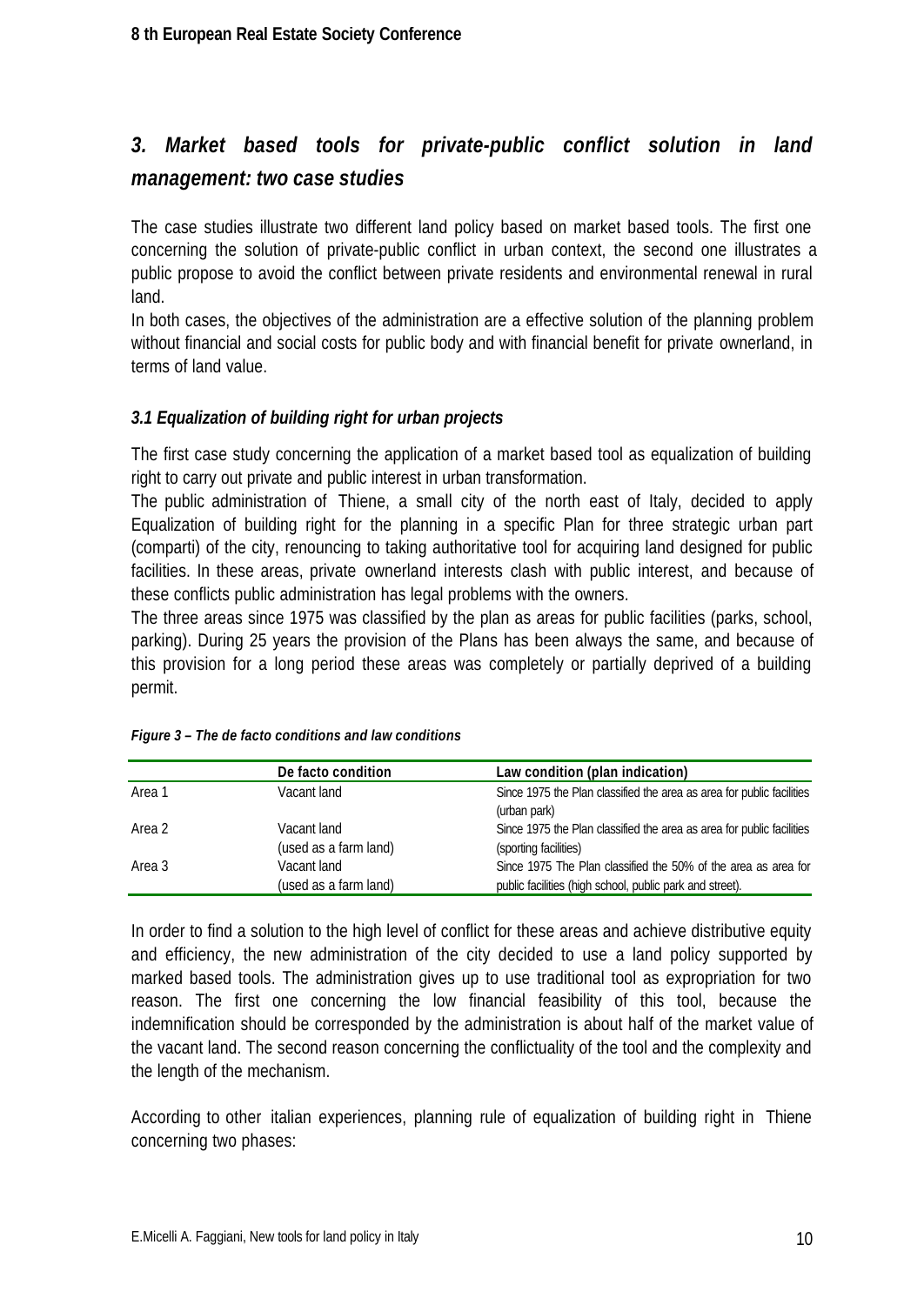- the classification of the areas in two classes, according to the *de facto* condition and condition of law;
- the application to different classes of different potential building rights, based on the project the Municipality intent to promote for the city.

*Figure 4– Classes and potential buiding rights*



The case study concerning the area with the highest level of public and private conflict for the realization of public facilities in a private area. The area, with a surface of about 18.500 sq. m., has been designed by the plan as area for public facilities (a park) since 1975 and was completely deprived of a building permit. This prescription makes impossible the valorization of the property for the private owner.

#### *Figure 5– An area's view*



In 1999 the public administration decided propose to landowner a project based on equalization of building right in order to increase thevalue of the land and to make possible the realization of the park.

According to the de facto condition and condition of law, the area was classified as a vacant land completely deprived of a building permit with a building index of 0,3 sq.m/sq.m.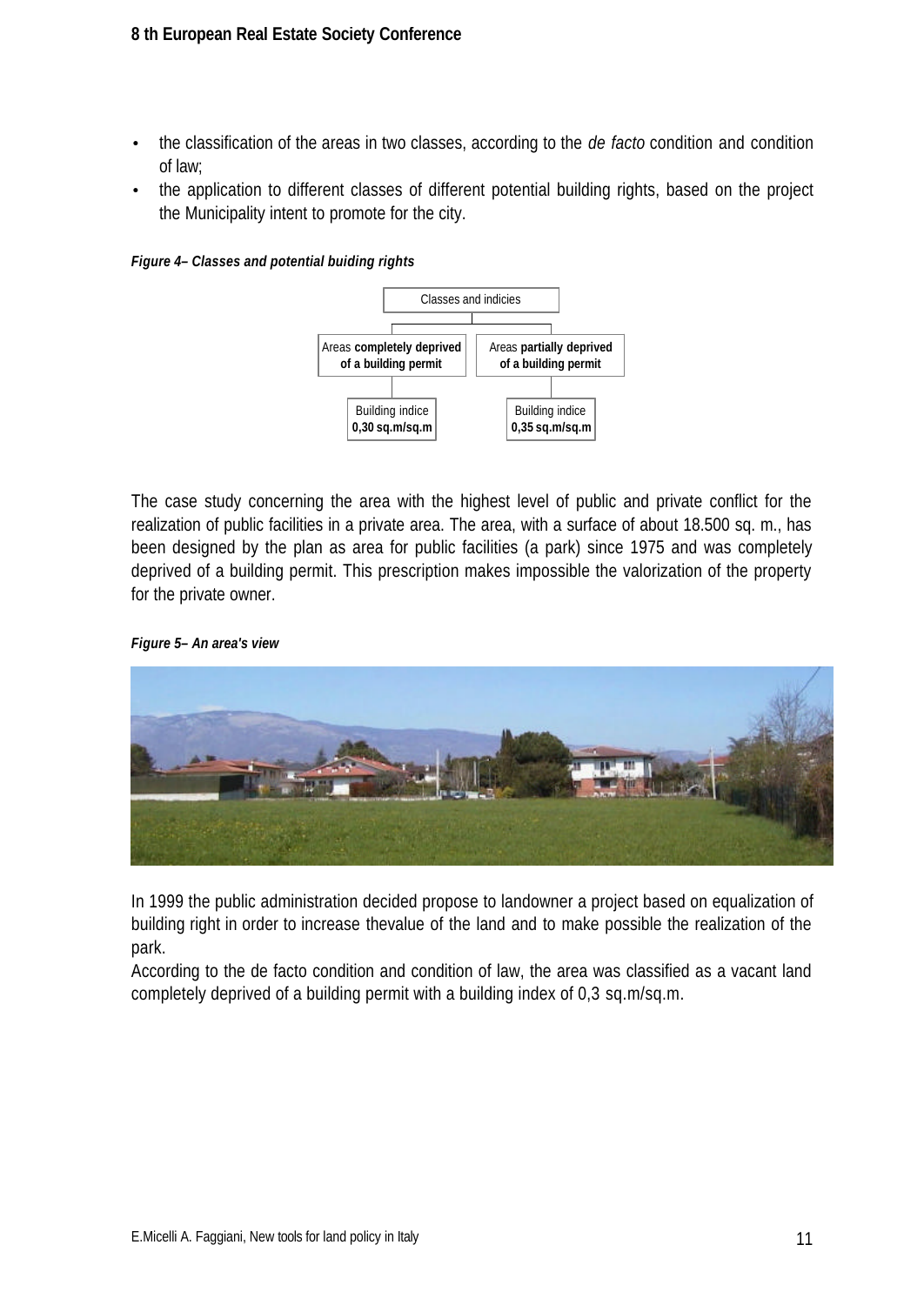

*Figure 6 – Command and control tool Vs marked based tool*

This means that with the new Plan the ownerland can build 5.522 sq.m of usable surface area. Nevertheless, the owner can construct the volume according the plan indication in a part of area, relinquish the other part of the area public use.

The Public administration has proposed to the owner a planning scheme (see fig. 6). The project proposes a part of area devoted to private building (about 9.270 sq.m). The area devoted to public use (about 6.700 sq.m) is integrated with another area, a public property. The scheme identifies also the expected quantity of building density, planning constrains, public streets and public parking.

|  |  | Figure 7 - Planning rules |  |
|--|--|---------------------------|--|
|--|--|---------------------------|--|

|                                   | Quantity     |
|-----------------------------------|--------------|
| Gross area                        | 18.424 sq.m  |
| <b>Building index</b>             | 1 cu.m/sq.m. |
| Building area                     | 5.527 sq.m   |
| Building volume                   | 18.424 cu.m  |
| Area devoted to private building  | 9.270 sq.m   |
| Area devoted to public uses: park | 6.870 sq.m   |
| <b>Streets</b>                    | 2.470 sq.m   |

The application of equalization of building right bears advantage for both the subject involved. the private landowner and the public administration.

The advantage for the landowner concerning the solution of the conflict with public administration, with financial benefits because of the legal costs, and the valorization of the property through the attribution of a building index instead of a constraints of building permission.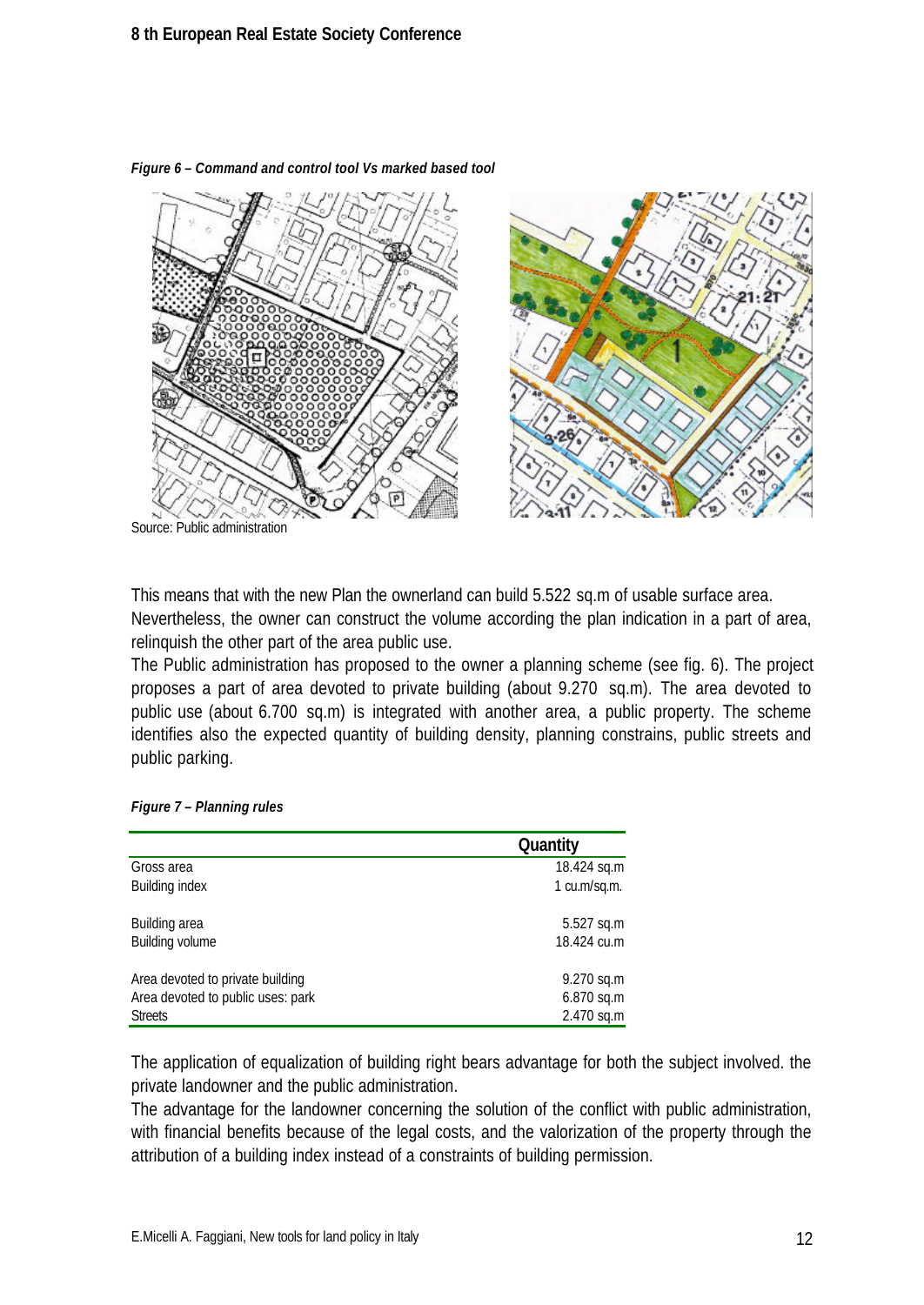From an economical point of view, it's possible to appraisal the value generated by the new policy. Until the application of equalization building right, the market value of the land was identified with the value of farm land and with an expropriation scenario, the value of the indemnity would reach about the half of the market value of the land.

Now, land value is function of the building capacity so the use of a market based tool and the application of a building index allow to increase value to the property with regard to real estate market rules. An appraisal of land value with a Dcf model has demonstrated that market value of the property is coherent with indications of local real estate market (see table below).

 From a public point of view, the advantage for the Municipality concerning the possibility to obtain without financial costs an area for public use and to solve a conflict with financial costs for the community.

|                                                       | Values        |
|-------------------------------------------------------|---------------|
| Value of land (DCF method) (a)                        | 3.187.475.380 |
| Gross area (b)                                        | 18.424 sq.m   |
| Volumes to build $(c)$                                | 18.424 cu. m  |
|                                                       |               |
| Land value (lire/sq.m) (a/b)                          | 173.007       |
| Land value x sq. mt. of building surface $[(a/c)^*3]$ | 519.020       |

#### *Table 2– Market value for the property*

## **From the project to the agreement**

One of the aspect of interest of this case study concerning the transition between theory to practice. The Public administration and the landowner have been find agreement about the land policy and the project. Nevertheless, private interests and expectation of private property development clash with public interest, so the theoretical project is different from the public and private shared project.

#### *Figure 8 – The two projects: before and after the agreement with ownerland*



Source: Public administration

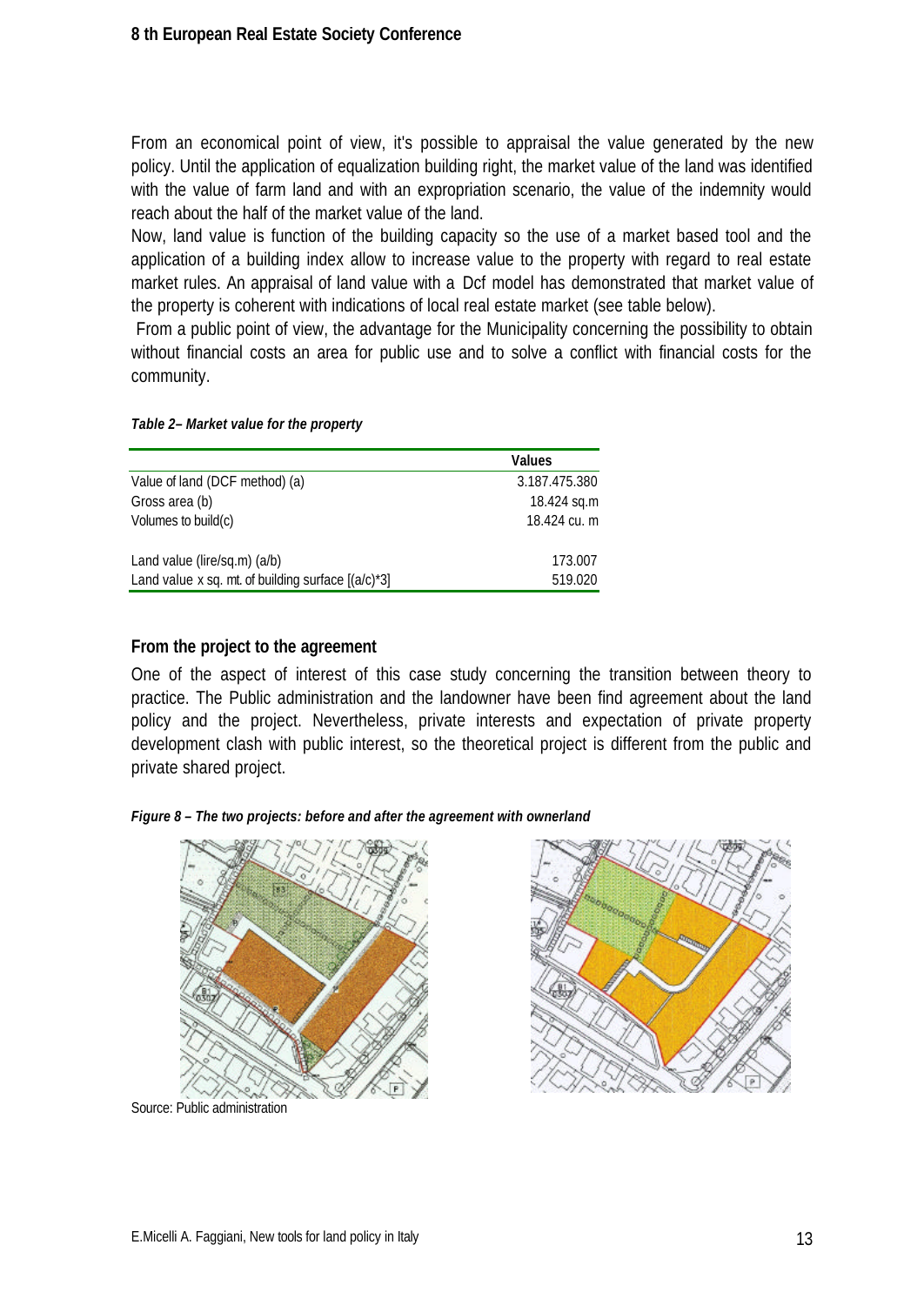|                                         | The public project | The shared project | <b>Difference</b> |
|-----------------------------------------|--------------------|--------------------|-------------------|
| Gross area (sq.m)                       | 18.424             | 18.424             |                   |
| Building index (cu.m/ sq.m)             |                    | 1.34               | $+0,34$           |
| Building area (sq.m)                    | 5.527              | 8.229              | $+2.702$          |
| Building volume (cu.m)                  | 18.424             | 24.688             | $+6.264$          |
| Area devoted to private building (sq.m) | 9.270              | 10.959             | $+1.689$          |
| Area devoted to public use: park (sq.m) | 6.870              | 6.000              | $-870$            |
| Streets and parking (sq.m)              | 2.470              | 1.689              | $-781$            |

#### *Table 3 - A comparison between the projects*

The comparison between the two project (see next figures) shows that the conditions for an agreement with the private subject concern the building right (the index is increased from 1cu.m/sq.m to 1,34 cu.m/sq.m) and the area devoted to private building, which is increased too. The increase of private benefit causes a reduction of public benefit: in fact the area devoted to public park and to infrastructure has been reduced. Nevertheless, the Municipality is satisfied with the project because of the solution of a decennial conflict and however, the development of the private property assures benefits for the collectivity.

#### *3.2 Transfer development right for environmental renewal of Venice Lagoon*

The second case study concerning an application of transfer building rights for the implementation of some renewal projects of rural islands of Venice lagoon.

One of the goal of the Master plan of Venice concerning the renewal of the small islands by means of reorganization of urban parts and the restoration of environmental and ecological conditions of rural land, actually compromised by urbanization.

The renewal projects of the areas and the re-organization is yet interfered by the presence of some illegal residential building. The acquisition and the demolition of these buildings represent the necessary condition for the feasibility of the renewal projects.

In this context, the public administration with a marked base tool as transfer building rights intents to promote the dismantled of illegal buildings carrying out a transfer mechanism of the volumes from a public area to a private area.

The use of marked base tool could be assured some advantages as regards to traditional tools, as expropriation. First of all, the project management could be less conflictual and financially less onerous; Furthermore, this tool assure the effective accomplishment of the renewal process of the areas, avoiding the conflict of expropriatory procedure.

## **The project "Torre Massimiliana"**

The transfer of building rights is applied to one of the most important renewal project of the island of S. Erasmo. This project concerns the historical renewal and environmental restoration of a rural public land near the lagoon and the development of a program of public and private accessibility of the island. This project is included in a renewal program of historical fortifications of Venice lagoon and intent to restore the area of community use.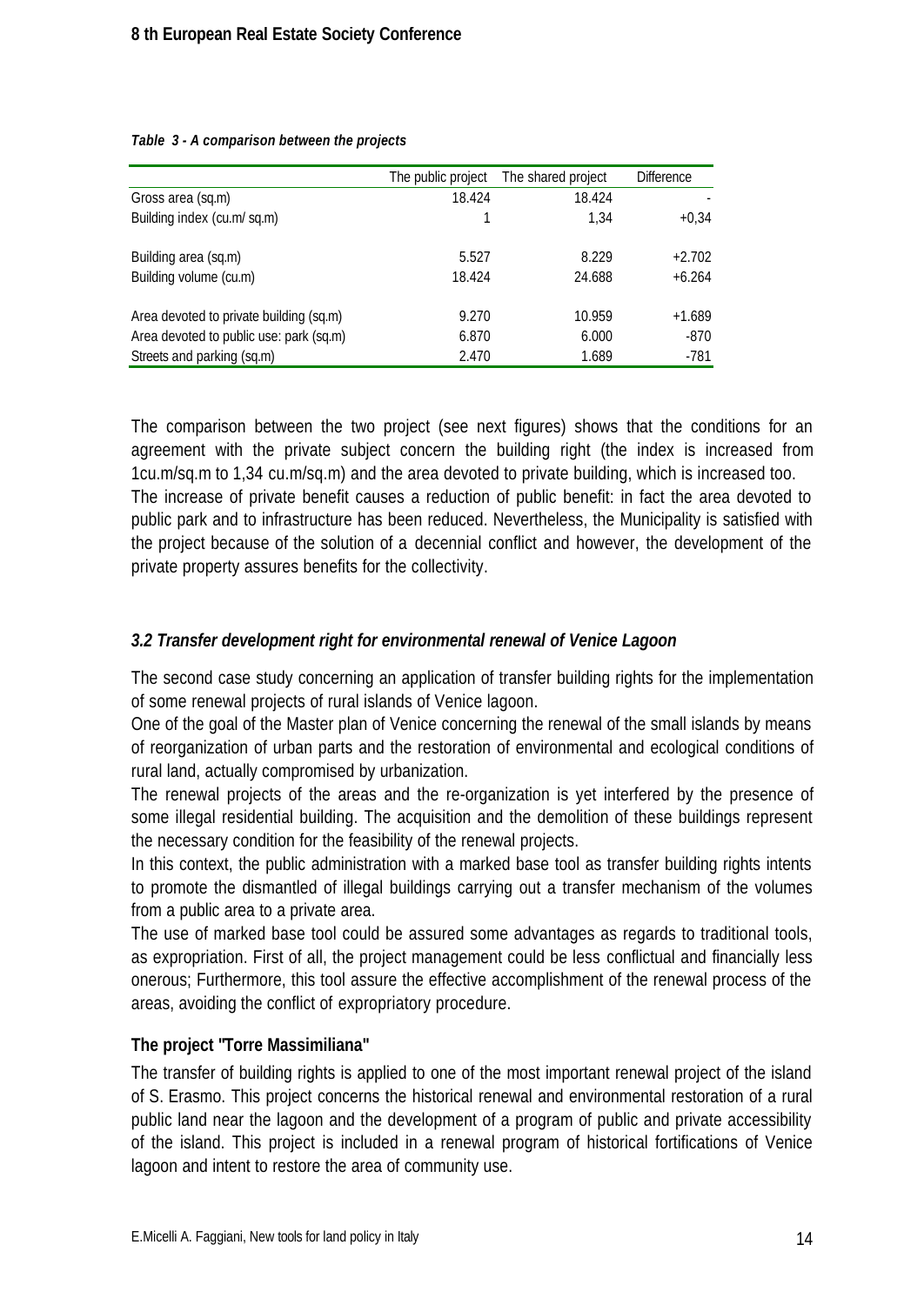Actually the land, with an area of about 30.000 sq.m is occupied by an historical building, a military building and two illegal residential building. The project provides the renewal of the historical building, the demolish of the two illegal building and the transfer of the residents.

The public administration proposes two alternative for the management of the illegal building. The first concerns the transfer of the residents in a public house; the second one concerns the possibility to transfer the illegal volumes in an area defined by the a specific Plan.

#### *Figure 9– The area*



#### **Transfer building right rules**

The project involves different subjects: the public administration, the owner of illegal buildings and the landowner of the private area.

The public administration has designed the mechanism of transfer and the Plan establishes rules and indicies for transfer. The building owners have the possibility to transfer their volumes from the public area (the sending area) to another area (the receiving area). The Municipality fixes in 180 sq.m the maximum building area, bounded by the demolition and restoration of the public area actually occupied by houses.

The new volumes can be built in a private area, located near the urban centre of the island, specifically individuated by the Plan. For this area, a specific norm of the plan attributes two different indicies, the first concerning the property development without transfer of building right (0,08 sq.m/m), the second one is bounded by the !"hospitality" of the volumes of sending areas. In this case, the plan indicates a compensatory indice of 0,27 sq.m/sq.m to the "normal" indice if the landowner accept to give hospitality to the volumes in the 50% of his area. The objective of the compensatory rule is to induce the private landowner to accept the volumes of the sending areas in his property.

Once the planning aspects are defined, it is necessary to establish the transfer building rights market in an effective way. The tool proposed by Public administration is an agreement Atto unilaterale d'obbligo) which bounds the illegal building owner to demolish the illegal houses and restore the land in order to increase their building possibility the receiving area.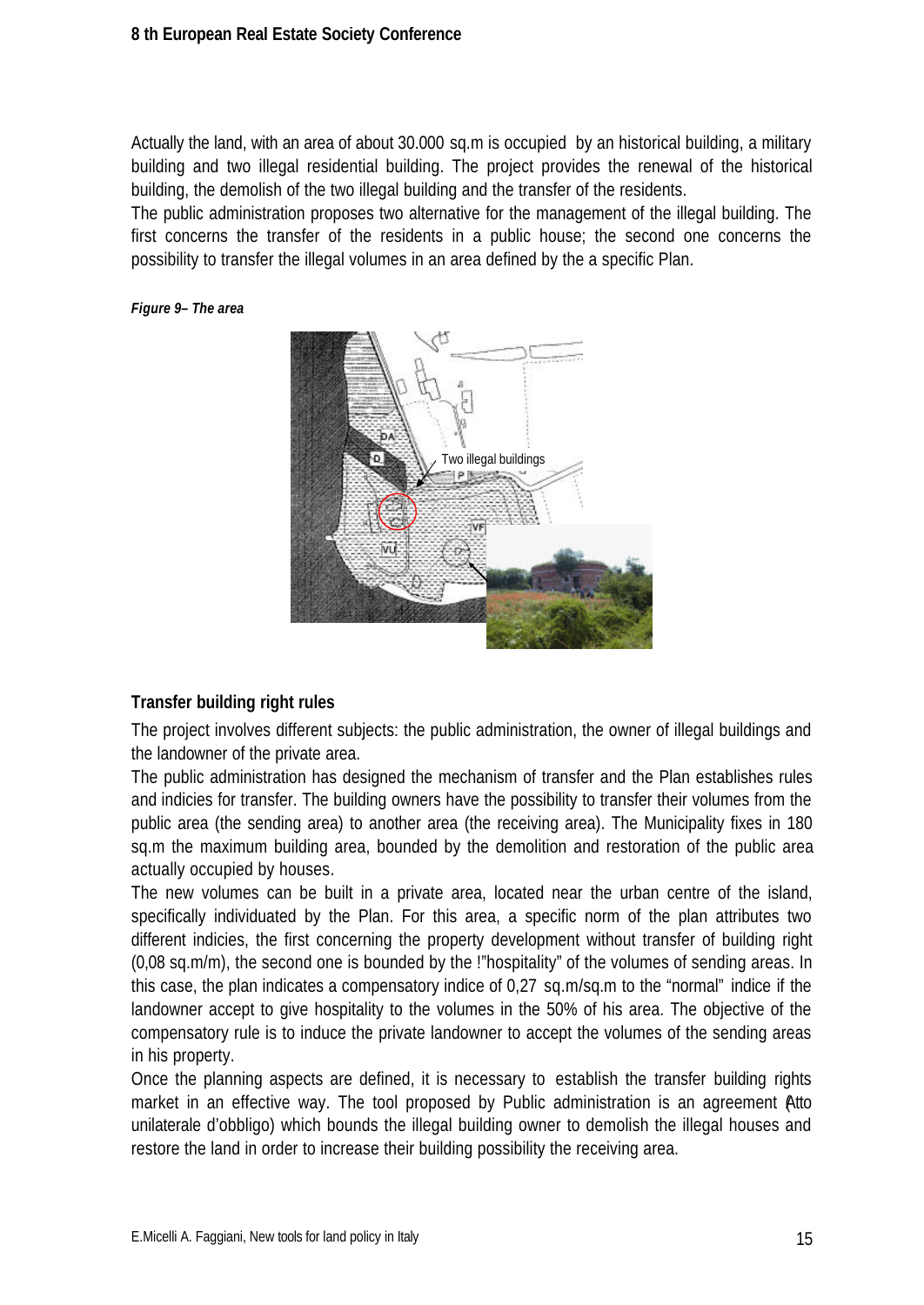The transfer building right experience in S. Erasmo is at the beginning. Public administration and private owners don't have any agreement about the project. This is the weak point of this case study, because it's possible to give evidence to theoretical positive and problematic aspects of the mechanism, nevertheless only the real agreement between private and public bodies can show the effectiveness of the tool.

One of the theoretical positive aspect concerns the use of different tool of renewal of the rural land of the island. The marked base tool is supported by planning indication in order to achieve equity, efficiency and quality in the area. The plan project fixes the objectives of the public body and the modality of exchange, but the form of interaction between the private subjects could be selfgoverning.

Positive aspect is obscured by legal and financial aspects, for example the high transaction costs of the mechanism and the legal ownership of the private land in the prospective of an hospitality of building, without a purchased of building rights.

![](_page_15_Figure_4.jpeg)

![](_page_15_Figure_5.jpeg)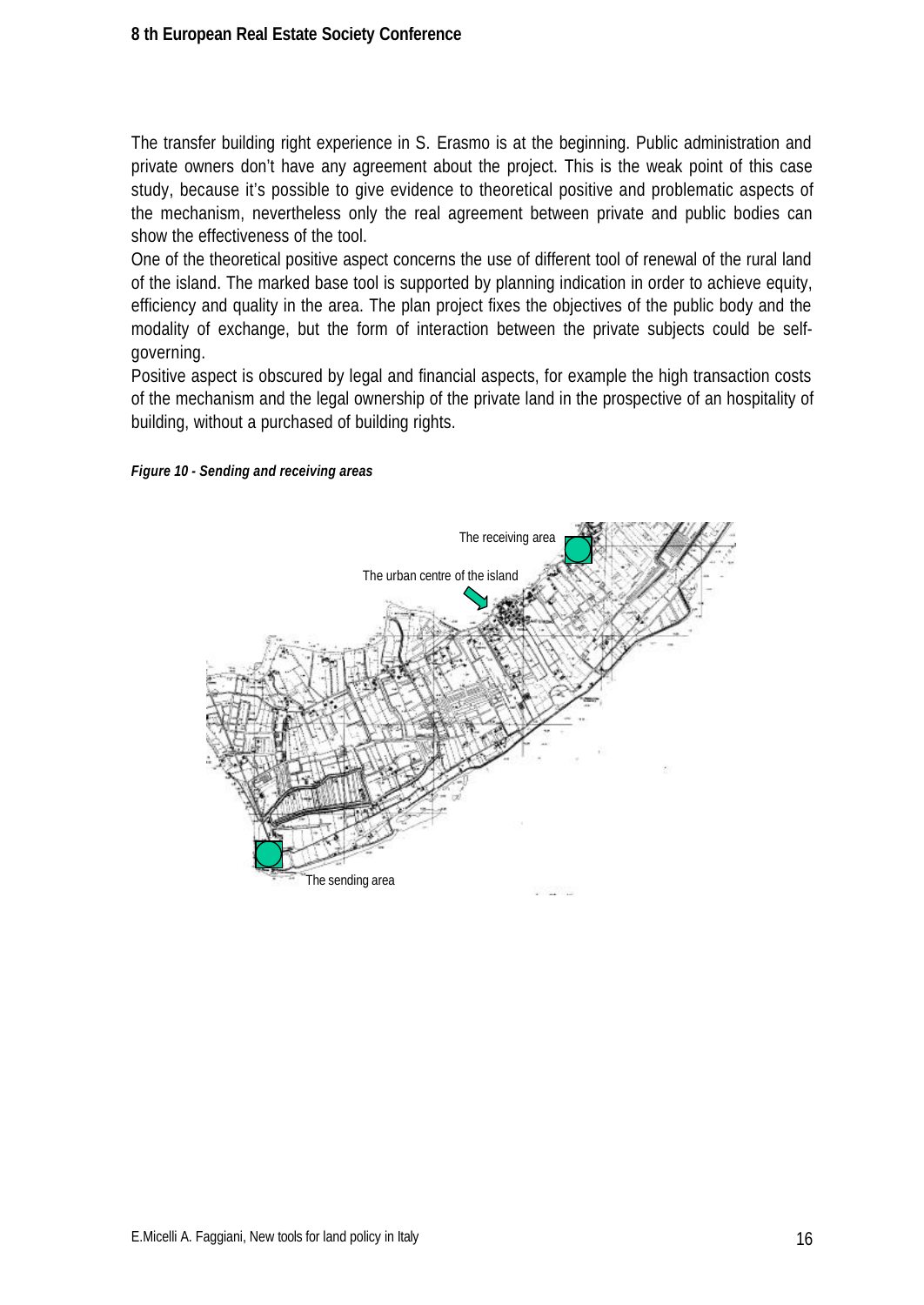*Figure 11 – Advantage of the mechanism*

![](_page_16_Figure_2.jpeg)

# *4. Managing plans with TDR and traditional planning: the co-ordination of* **command and control** *and market-based tools*

Two major problems historically emerged with respect to plans implementation and management: first, the resistance of property owners to land use regulations meaning a significant reduction in the value of their holdings; second, the administrations' need to recover part of the positive externalities generated by the plan with the aim of financing its realisation. If well managed, the development rights markets can contribute to the solving of these two problems.

The analysis of the Tdr programs shows that newly created markets never aim at replacing the plan's traditional management tools, but rather of integrating the former to make the latter more efficient: the integration of market-based and command and control tools is the general trait that marks transfer of development rights programs in Italy.

The attribution of development rights is actually made on the basis of a plan choice, and their marketing is organised in a significant way by the public hand. Furthermore, the rights can only be marketed within the sections and their use is in any event subordinated to adhesion with respect to the design proposals furnished by the administration. This is coherent, moreover, with an innovation that begins with the administrations' search for tools capable of ensuring better performance in terms of the plans' effectiveness and that do not set about to completely transform the available tools.

Analysis of the Italian experiences shows how the rights markets have been addressed toward regulating specific externalities. Is it possible to hypothesise new rights markets oriented not only to managing the two problems already discussed, but also the externalities that rise from the interaction between consumers and/or producers in the city? An analysis of transaction costs is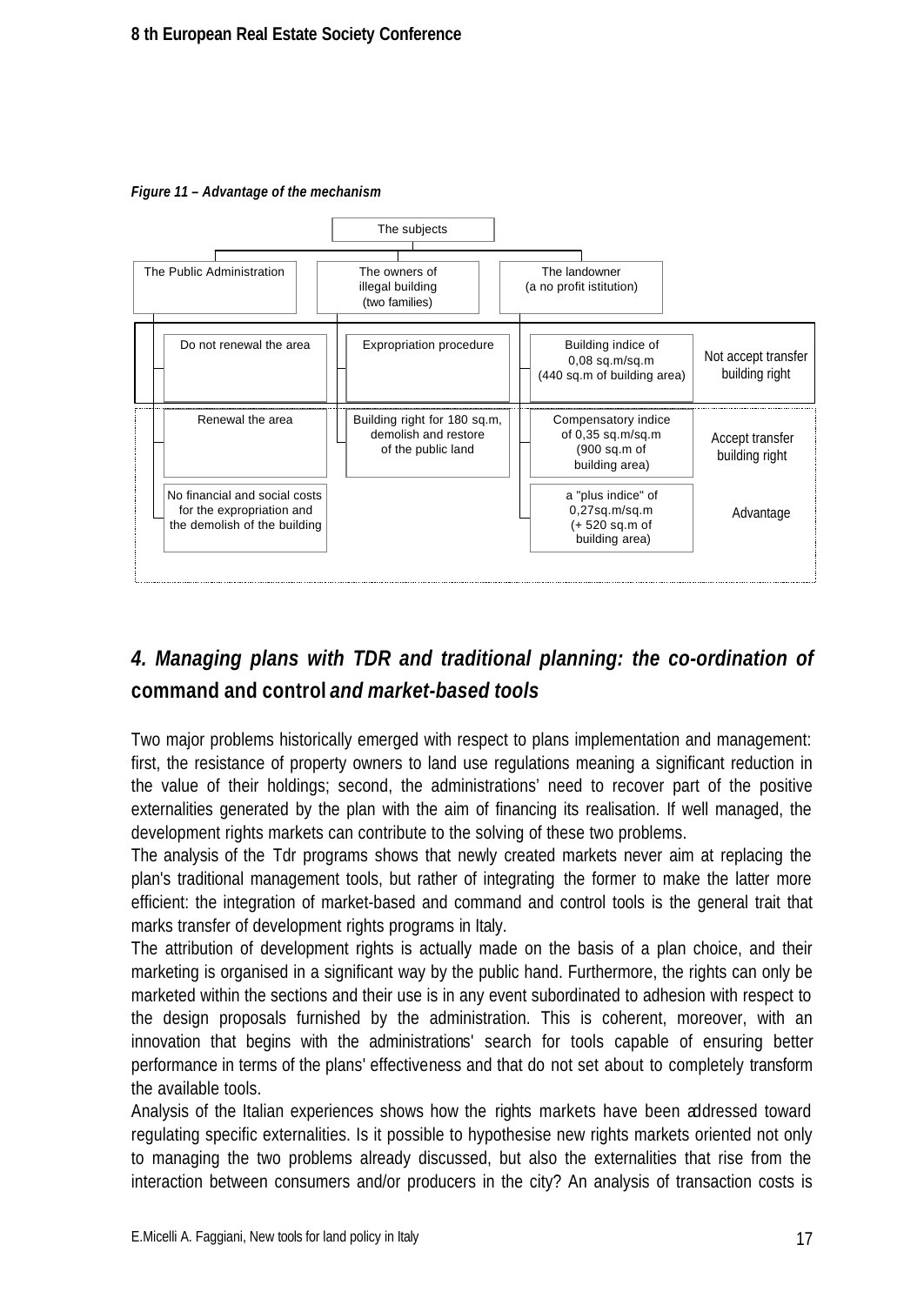crucial in answering this question. In reality, the negotiation around the externalities bound to the city form and function regard a substantial number of subjects. As foreseen by Coase (1959), in the presence of high transaction and operations costs many sources of externalities, "... as a practical matter, the market may become too costly to operate. In these circumstances, it may be preferable to impose special regulations." Thus, the effectiveness of the rights markets is not ensured and the return to command and control tools remains the only possible solution.

The transfer development rights markets make it possible to find solutions to certain significant urban management problems such as the inequity bound to zoning, the recovery of portions of value produced by the public hand and otherwise designated only to a few property owners. Other issues such as land use designations and building density that regulate the externalities tied to land use have been left to traditional tools of command and control. The use of the former tools for regulating other externalities could prove to be wrong for structural and not contingent reasons: the high transaction costs make it rational to employ command and control tools. In all probability, the elimination of every form of norm and standard in urban planning belongs to the utopia of certain ultra-liberal groups (Jacobs, 1997), which go beyond the positions of Coase (Chung, 1994).

In the future, it is probable that the success of the market-based tools be tied to their capacity to be integrated with traditional urban tools (Renard, 1999). The failure of certain projects, for example, demonstrates how the inflexibility of norms bound to forms and functions can heavily condition the take-off of the transfer of development rights and of their marketing, failing in terms of both equity – if the transfer development rights are not the object of transaction, the land designated to public infrastructures and facilities is not compensated – and in terms of efficiency – the public and the private city remain simple provisions of the plan.

The administration's activity significantly conditions the form of the development rights market. It is the municipality that establishes the areas to which the building rights are to be assigned: in the case of pervasive equalisation of the property rights, they go to all the areas of expansion and/or urban transformation; in the cases of partial equalisation only to a part of the latter. The public entity also organises the land classification and subsequent attribution of building indexes.

Nevertheless, the administration's visible presence during the rights allocation phase is common to most of the cases where rights and environmental permits markets have been created. The initial distribution of the development rights actually has significant analogies with the initial distribution of environmental permits. When the administration gives out environmental permits (permits to pollute, for example), it usually makes an initial allocation of permits based on levels of pollution recorded in the past. This procedure follows a *historical approach* known as *grandfathering*: thus, pollution rights are tied to past pollution levels (Turner, Pearce and Bateman, 1996). In the development rights programs as in the management of environmental permits, there are no automatic mechanisms for the initial allocation of rights and the administration necessarily becomes the entity that has to establish the rules. Usually, the rules held to be most equitable take into consideration the "rights acquired" in the past by the subjects to whom these rights or permits are attributed.

The exchange of rights has taken on different forms. On one hand, it can arrive at actual land transactions managed by the administration, which organises and favours the exchange of public and private areas through, for example, a barter game. In this case, the rights market tends to disappear in favour of a technique of land re-composition oriented toward increasing the plan's equity and efficiency. On the other hand, where the economic operators learn the new rules of the game – and have faith in whoever has promoted them – it is possible for the development rights to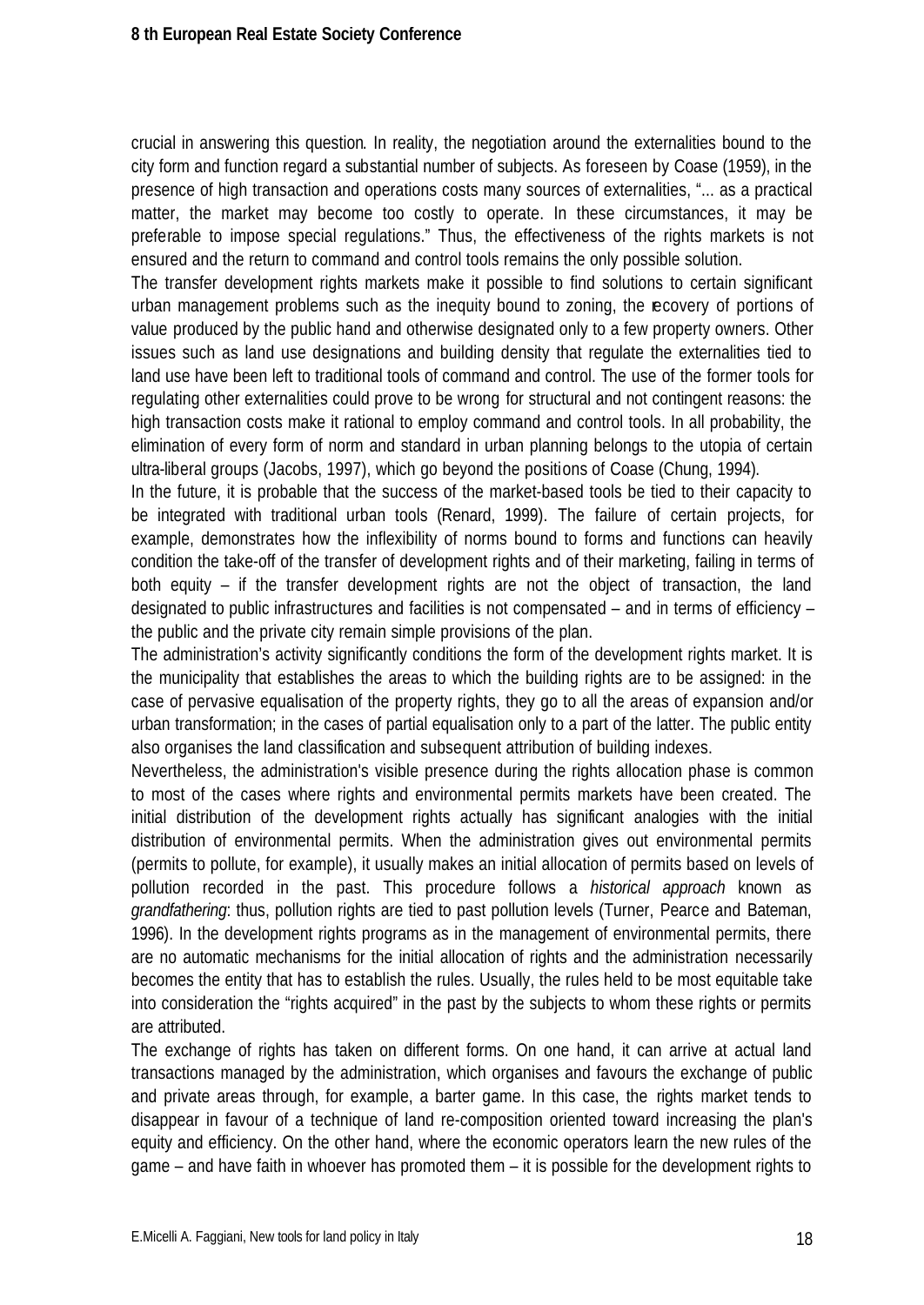become the object of a local market endowed with its own autonomy. The example of the development rights auctions held for example in Ravenna confirms the plausibility of this hypothesis.

In any event, the rights exchange between property owners is always affected by significant transaction costs. Public administrators have usually found it useful to reduce these costs by decreasing the number of property owners involved in the urban sections or the minimal spatial unit subject to urban transformation. Thus, activating the transactions seems to depend significantly on the lower number of economic agents involved. However, this leads to the possible formation of monopolies and/or monopsonies among the property owners within the section, which significantly distance the chance for real market prices to form (Renard, 1999; Jacobs, 1997). Once again, the administration has to be ready to intervene, through the backing of a "bank", for example, to purchase the development rights and allow the property owners of the rights not to give in to potential situations of monopoly or monopsony (Heeter, 1975).

Thus, the institution of a previously non-existent market does not appear to be a risk-free operation. On the contrary, it requires the administrations entrusting the implementation of their plans to these kind of tools to make a significant effort toward innovation. Moreover, it would illusory to maintain that the market of development rights can function immediately in a decentralised way: such markets require an important effort in communication and training to the extent that the marketing of transfer development rights is not an operation to be taken for granted (Renard, 1999).

The administration's investment in training the property ownership and the real estate operators, together with specific normative provisions – especially in the field of taxation –, represents a ground for important experiments in reducing the transaction costs present in the development rights markets, with important implications for their success.

# *5. Conclusion*

Planning can be understood as a device to regulate the externalities affecting cities and regions. Having recognised the inefficiency of the authoritative command and control tools, some administrations have been trying to implement and manage urban and regional plans through the use of tools that intervene in the market, orienting the behaviour of the agents toward socially shared goals.

The allocation and the transfer of development rights represent innovative tools of great interest in this direction. Several elements emerge from an analysis of the major case studies in Italy. In the first place, markets for development rights do not replace the command and control tools traditionally used in planning. In reality, the success of the new markets seems to depend significantly on their integration with the latter.

Moreover, development rights markets have not proven to be automatic devices led by an invisible hand. In an analogous way as in other markets for rights and environmental permits, the *visible hand* of the administrations takes steps to establish the market rules and to promote its functioning, reducing transaction costs as much as possible. In a perhaps paradoxical way, the use of tools that intervene in the market seems to require significant managerial and administrative investment on which the success of the initiative depends.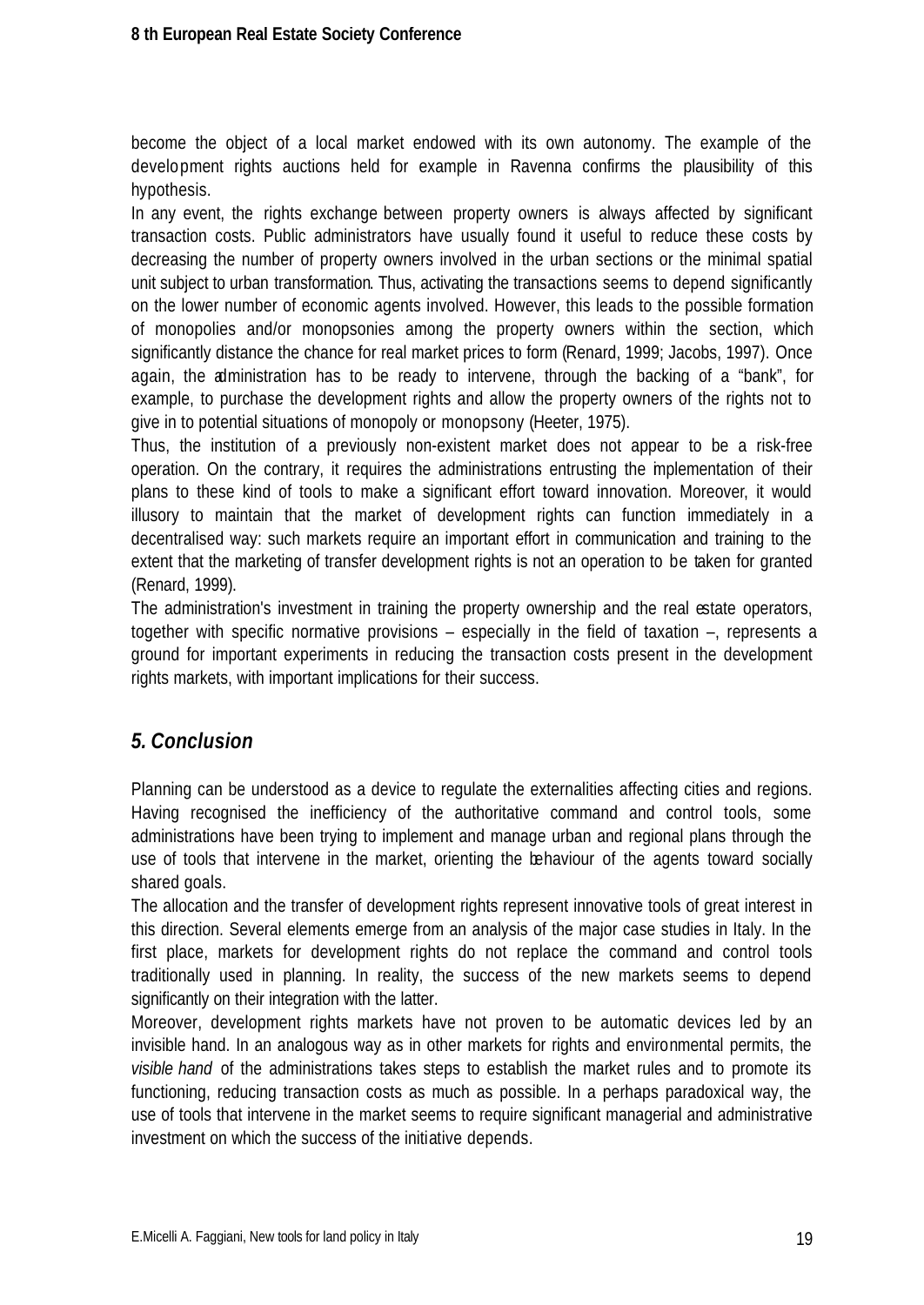Future research could concern the crucial aspects for the success of municipal market-based tools, especially beginning with the *best practice* that in recent years certain municipalities have been able to design and implement, with "a strong innovative quality in the planning tools servicing objectives of both efficiency and equity" (Camagni, 1999).

#### **References**

Alonso W. (1960), A Theory of the Urban Land Rent, *Papers of the Regional Sciences Association*, 6: 147-157.

Barbieri C.A. – Oliva F. (1995), *Le prospettive perequative per un nuovo regime immobiliare*, Urbanistica Quaderni, 7.

Camagni R. (1992), *Economia urbana. Principi e modelli teorici*, Nis, Roma.

Camagni R. (1999), *Considerazioni sulla perequazione urbanistica: verso un modello percorribile e giudizioso*, in: *Le misure del piano*, Lombardi P. – Micelli E. (eds.), Angeli, Milano, pp. 158-169.

Chung L. (1994), The economics of land-use zoning: a literature review and analysis of the work of Coase, *Town planning review*, 65 (1): 77-98.

Crocioni G. (1998), *Il progetto della darsena di città nel nuovo Prg di Ravenna: un primo bilancio critico*, lecture prepared for the conference on La perequazione urbanistica: i temi e le esperienze, May 15, 1998, Department of Urban Planning, IUAV, Venice.

Coase R. (1959), The Federal Communications Commission, *Journal of Law and Economics*, October: 1-40.

Coase R. (1960), The Problem of Social Cost, *Journal of Law and Economics*, October: 1-45.

Dal Piaz A. – Forte F. (eds., 1995), *Piano urbanistico, interessi fondiari, regole perequative*, Clean, Napoli.

Faggiani A. (2000), La riqualificazione del patrimonio ambientale di S. Erasmo; *Urbanistica Informazioni*; 174

Ferraro G. (1990*), La città nell'incertezza e la retorica del piano*, Angeli, Milano.

Forte F. – Fusco Girard L. (1998), *Valutazioni per lo sviluppo sostenibile e perequazione urbanistica*, Clean, Napoli.

Frank R. (1992), *Microeconomia. Comportamento razionale, market, istituzioni*, McGraw-Hill, Milano.

Fusco Girard L. (ed., 1997) La perequazione urbanistica: le esperienze e le questioni, *Urbanistica*, 109.

Gastaldo S. (1992), Les droits de polluer aux Etats Unis, *Economie et Statistique*, October-November: 35-41.

Heeter D. (1975), Six Basic Requirements for a Tdr System, in: *Transferable Development Rights*, Pas Report No. 304, American Society for Planning Officials, Chicago IL.

Hagman D. – Misczynski D. (eds., 1978), *Windfalls for Wipeouts*, Planners Press, Chicago IL.

Jacobs H. (1999), Regolazioni basate su meccanismi di mercato in un sistema di governo decentrato, in: *Urbanistica e fiscalità locale*, Curti F., ed., Maggioli, Rimini, pp. 135-150.

Jacobs H. (1997), Programmi di trasferimento di diretti edificatori in Usa: oggi e domani, *Urbanistica*, 109: 62-64.

Johnston R. – Madison M. (1997), From Landmarks to Landscapes, *Journal of the American Planning Association*, 63 (3): 365-378.

Lanotte H. – Rossi D. (1995), Négocier les droits sur le sol, *Etudes foncières*, 68: 19-26.

Micelli E. (1997), Il piano dei Pinelands nel New Jersey, *Urbanistica*, 109: 65-67.